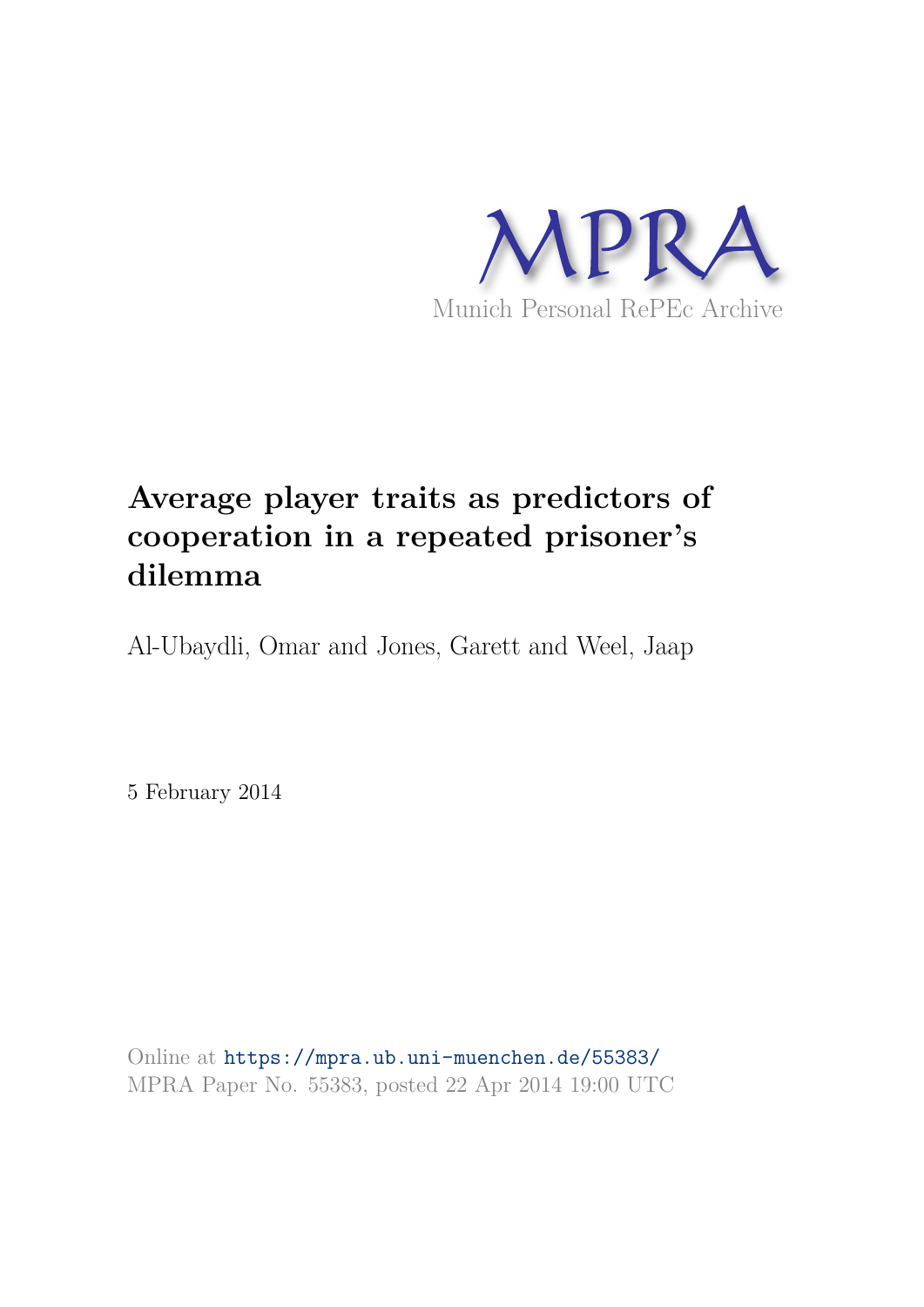## **AVERAGE PLAYER TRAITS AS PREDICTORS OF COOPERATION IN A REPEATED PRISONER'S DILEMMA**

Omar Al-Ubaydli, Garett Jones, and Jaap Weel $^1$ 

February 2014

#### **ABSTRACT**

Many studies have looked at how individual player traits influence individual choice in the repeated prisoner's dilemma, but few studies have looked at how the average traits of pairs of players influence the average choices of pairs. We consider cognitive ability, patience, risk tolerance, and the Big Five personality measures as predictors of individual and average group choices in a ten-round repeated prisoner's dilemma. We find that a pair's average cognitive ability measured by the Raven's IQ test predicts average cooperation rates robustly and average earnings more modestly. Higher individual cognitive ability also predicts a greater probability of sustaining cooperation in the second round, suggesting that positive reciprocity is more likely among players with higher Raven's scores. Openness is the only control variable that predicts first-round cooperative behavior.

#### **1. INTRODUCTION**

One of the longstanding questions in social science is "What causes cooperation?". Experimental game theory has been central in attempts to answer this question. Many studies have investigated how elements of game design can influence cooperation, as Sally's (1995) literature review demonstrates. Many other studies have looked at whether *individual* traits predict greater individual cooperative choices in both the repeated prisoner's dilemma and repeated public goods games (*inter alia*, Boone et al., 1999, Kurzban and Houser 2001), but aside from gender differences, very few have asked whether average traits of *pairs* of players predict greater joint cooperation (see Balliet et al. (2011) for a meta-analysis of the gender and cooperation literature). This paper focuses on individual and pair-level traits that predict cooperation in a tenround prisoner's dilemma. To our knowledge, ours is one of a small number of laboratory experiment to investigate whether the average traits of the pair are important predictors of

 $\overline{a}$ 

<sup>&</sup>lt;sup>1</sup> This research was funded by a 2010 Faculty Research and Development Award from George Mason University, ICA # 101328. We would like to thank Marco Castillo, Dan Houser, Michael Makowski, Ragan Petrie and W. Joel Schneider for helpful comments. Affiliations: Al-Ubaydli: Bahrain Center for Strategic, International and Energy Studies and Department of Economics and Mercatus Center, George Mason University. Jones (corresponding author): Department of Economics and Mercatus Center, George Mason University. Weel: Facebook.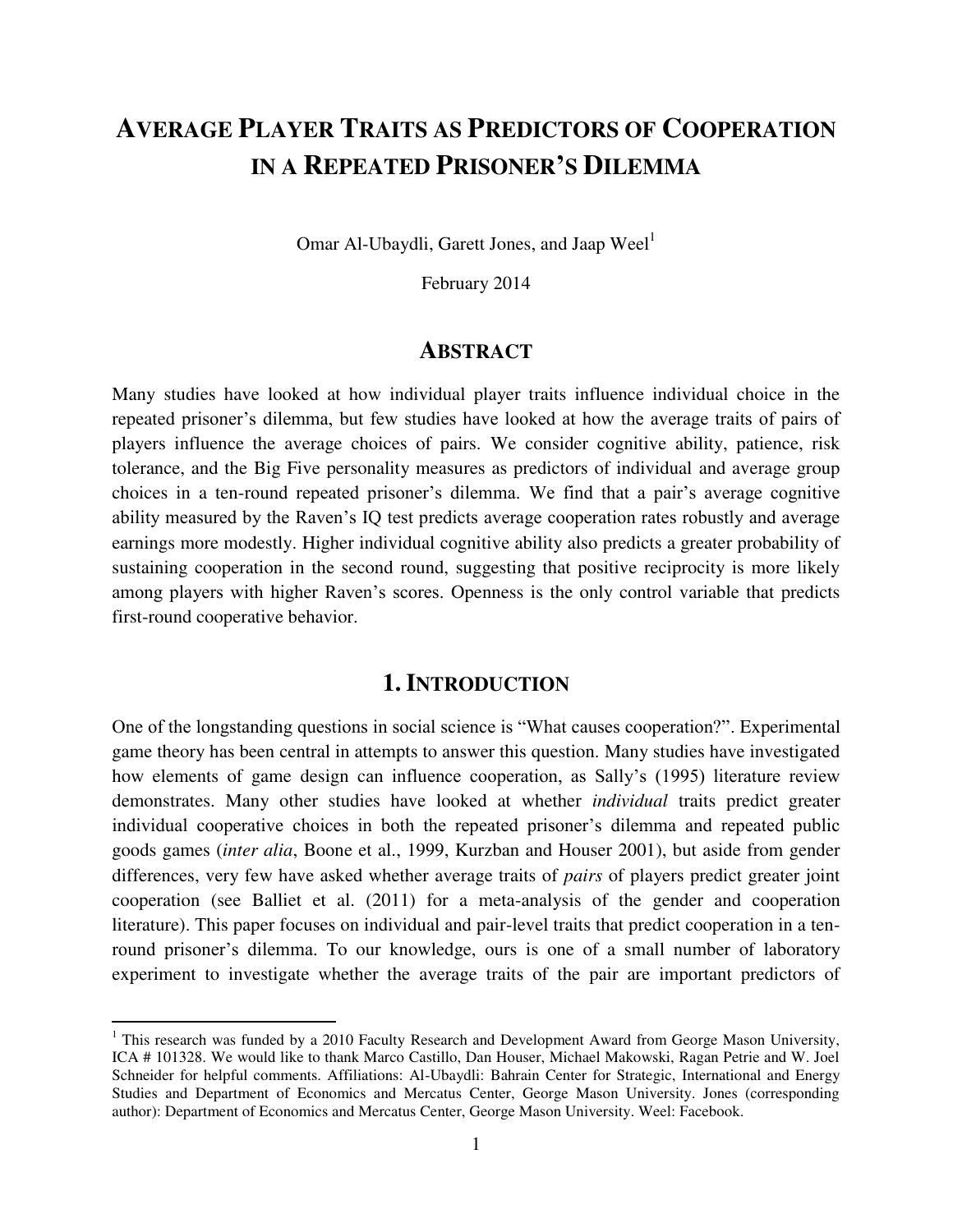cooperation (with the exception of the aforementioned gender studies). In the case of the pair's average Raven's IQ score, it appears that average traits help predict joint cooperation.

We explore the dynamics of this relationship in some detail below. We provide evidence that high-IQ players are more likely to reciprocate cooperative behavior in the second round of the game. Thus, we find evidence that higher intelligence is associated with positive reciprocity.

#### RELATED LITERATURE

Experiments that investigate the effects of average group traits on average rates of cooperation in prisoner's dilemmas and public goods games are rare. Aside from the aforementioned papers on the effects of group gender differences, some papers investigate how group traits such as religious affiliation influence *individual* cooperation (e.g., Koopmans et al. 2009), but these do not explicitly investigate aggregate cooperation. The discussion in this section focuses on IQ, patience, and risk aversion, since they are the primary traits of interest in our experiment. In the results section we include a discussion of personality traits as predictors of cooperation.

Two repeated prisoner's dilemma experiments have investigated the relationship between average cognitive skills and average cooperation. The earliest of which we are aware is Terhune (1974) who, in a 150 round prisoner's dilemma, reported a correlation of 0.1 between the average Wonderlic score of a pair of players and their average joint play of *coop-coop*; this positive correlation was statistically insignificant. Segal and Hershberger (1999), in a study of twins knowingly playing a 100 round repeated prisoner's dilemma against their own twin, found a significant positive relationship  $(0.31, p \le 0.01)$  between average twin IQ and average joint play of *coop-coop*. Segal and Hershberger also found a negative relationship  $(-0.27, p \le 0.01)$ between average twin IQ and plays of *defect-defect*. Jones (2008, 2013), in a meta-study of repeated prisoner's dilemma experiments run at schools with differing average SAT and ACT scores, reported that average cooperation rates are higher at universities with higher average test scores. Finally, in a related finding, Al-Ubaydli, Jones, and Weel (2013) found that when students played a ten round stag hunt against each other, the average patience of a pair of players (but not individual patience) was positively related to coordination on stag-stag, the Paretoefficient outcome. These studies look at how average game outcomes depend on the average traits of players; the studies discussed in the remainder of this section largely report relationships between individual player traits and individual outcomes in the prisoner's dilemma and related social dilemmas.

Looking at within-game play in a repeated public goods game, Putterman et al. (2011) find that in the first period and in the first four periods, higher IQ test subjects at Brown University contributed more to a 24 period game (Appendix, Table B.9). This suggests that players with high cognitive abilities may implicitly follow the advice Axelrod (1984) offers to advocates of cooperation: cooperate early in the game.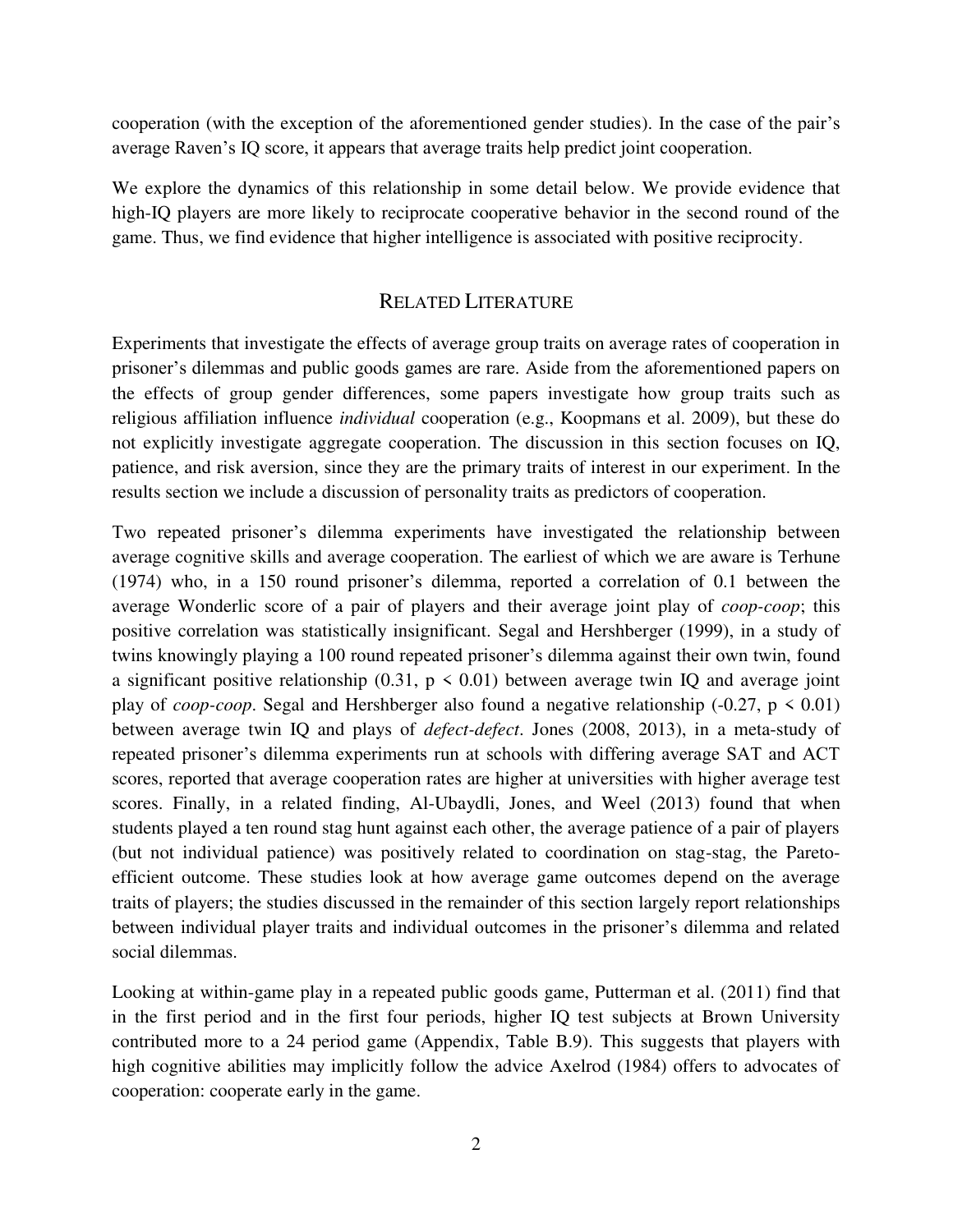Burks et al. (2009) likewise found that truck driving students who performed better on the Raven's IQ test were more likely to trust in the first stage of a sequential, one-round social dilemma, which they denote a prisoner's dilemma. In their game, both players are endowed with five dollars. The first mover decides whether to send \$0 or \$5 knowing that the experimenter will double the amount. The second mover then decides to send any amount in the range \$0-5, also knowing that the experimenter will double it. As noted, high IQ first movers are more likely than lower IQ players to send money. In addition, they found that in the second stage, higher-IQ students were more likely to engage in both positive and negative reciprocity: they tended to return more when given more and return less when given less. The authors also controlled for risk tolerance, and found that more risk tolerant players sent more in the first round.

In a similar study of individuals ranging in ages from 9 to 25, van den Bos et al. (2010) found no statistically significant relationship between individual Ravens score and first-stage trust (*r* = 0.14,  $p = 0.17$ ), and a marginally significant positive relationship between individual Ravens scores and second-stage reciprocity ( $r = 0.17$ ,  $p = 0.08$ ). Ben-Ner and Halldorsson (2010), in a similar experiment with students at the University of Minnesota that simultaneously included many personality and demographic controls, found an insignificant but positive relationship between IQ and self-reported trust and an insignificant and negative relationship between IQ and reciprocity.

M. Jones (2012) finds limited evidence that in a sophisticated 3x3 repeated prisoner's dilemma, an individual with an ACT in approximately the top sixth of the subject pool is more likely to cooperate and an individual with a score in approximately the bottom sixth of the subject pool is less likely to cooperate. However, the median specification suggests no relationship between individual ACT scores and individual rates of cooperation. Likewise, Hirsh and Peterson (2009) found no statistically significant relationship between individual cognitive ability as measured by the Wonderlic and individual cooperativeness in a 10-round prisoner's dilemma.

Turning to games involving cognitive load manipulations—artificially reducing the cognitive capacity of subjects by asking them to memorize unrelated facts—Milinski and Wedekind (1998) ran two-player iterated prisoner's dilemmas with one confederate, and imposed higher cognitive loads in some treatments by requiring players to stop and play a memory game. When the memory game was included between rounds, players did a poorer job recalling past rounds of prisoner's dilemma play, and were less likely to play the relatively sophisticated "win-stay, lose shift" strategy rather than the less sophisticated "generous tit-for-tat" strategy. The latter is less sophisticated because it conditions only on the opponent's recent play, while "win-stay, lose shift" relies on memory of both the opponent's play and one's own action. The authors find that players who used the more sophisticated strategy cooperated more and earned more.

Duffy and Smith (2012), in a four-player repeated prisoner's dilemma, impose higher cognitive loads on some groups of players by giving those players a seven digit number to memorize while giving others a two digit number to memorize. In 12 of the 15 runs of the game, all four players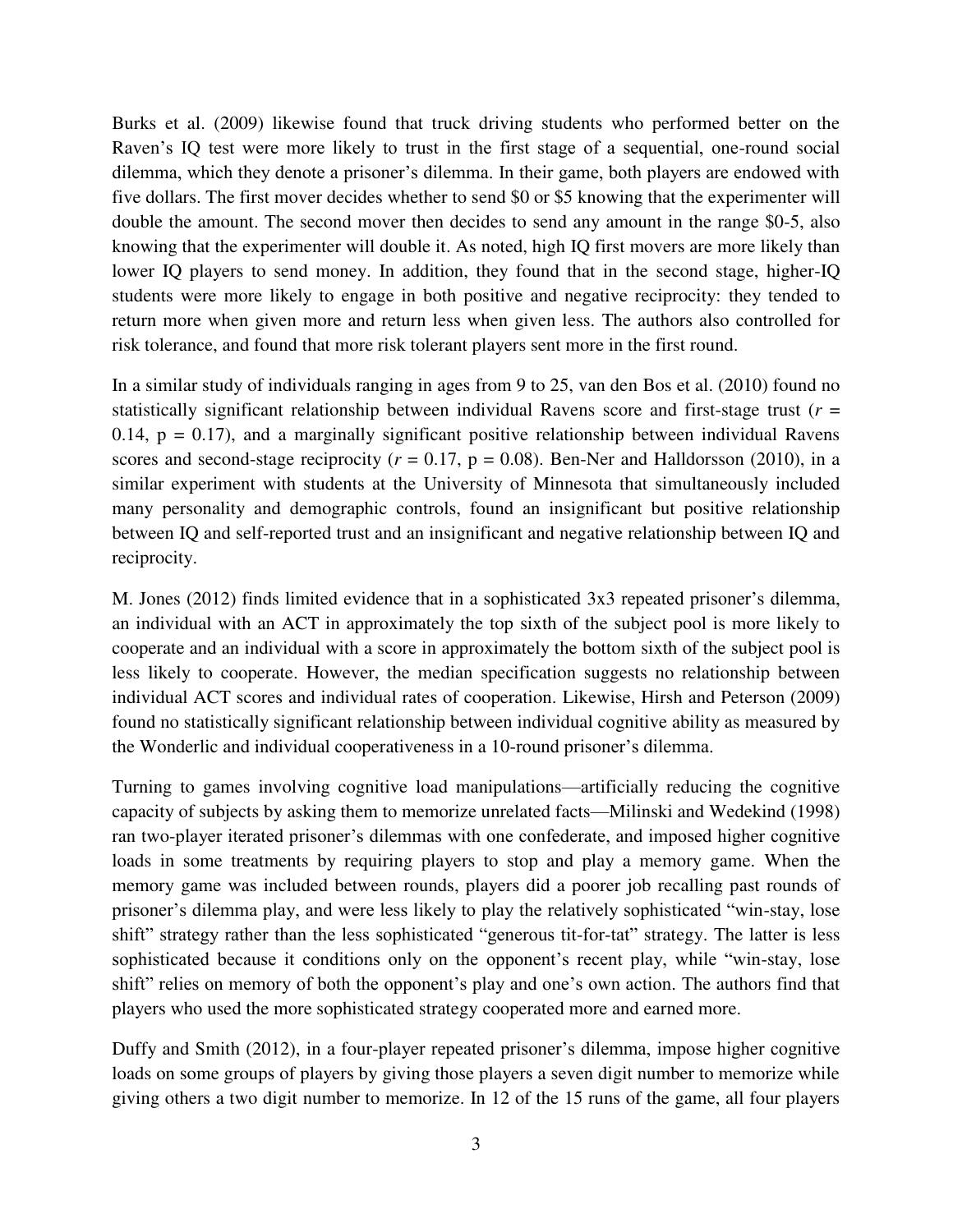either had the high load or the low load; in the other three, players were split evenly. The authors find limited evidence that in the low load condition, players tend to cooperate more in early rounds ( $p \le 0.1$ ), and then collapse faster toward joint defection in the last five rounds. In line with Milinski and Wedekind, Duffy and Smith report that "low load subjects are better able to condition their strategy on previous outcomes" (p.4).

One study of which we are aware measures both cognitive skill and patience in a repeated prisoner's dilemma, albeit one played against a computer. Yi et al. (2005) find that an individual's IQ score is only insignificantly positively correlated with individual rates of cooperation when playing against a computer programmed with a Tit-for-Tat or purely randomized strategy. Yi et al. also test the hypothesis that delay discounting (impatience) is negatively related to cooperation in the repeated prisoner's dilemma played against a computer: they report evidence that impatience (delay discounting) over losses predicts more cooperative behavior in the Tit-for-Tat setting but not against a randomized strategy. In this experiment, no monetary rewards were offered for better game performance.

Harris and Madden (2002) also found that greater impatience predicts more defection in a 40 round prisoner's dilemma "played against a computer opponent using a tit-for-tat strategy" (p.429); these subjects had a monetary incentive for better performance. In both the Yi et al. and Harris and Madden experiments, players knew they faced a computer. And turning to risk aversion, Glöckner and Hilbig (2012) report that in repeated prisoner's dilemma experiments higher individual risk aversion predicted *higher* levels of individual cooperative play, while Sabater-Grande and Georgantzis (2002) report the opposite.

Thus, a variety of recent experiments have investigated the individual-level relationship between cognitive ability, patience, risk aversion, and behavior in social dilemma experiments. Some limitations of past experiments are that almost none have explicitly investigated which average group traits predict greater joint cooperation or higher payoffs for pairs, and none have tested for cognitive ability, patience, and risk tolerance simultaneously. Since cognitive skill, patience, and risk tolerance are positively correlated in most samples, it would be valuable to investigate which has the most robust relationship with pro-social behavior in the prisoner's dilemma.

## **2. EXPERIMENTAL DESIGN**

This section draws heavily from Al-Ubaydli, Jones and Weel (2013). That paper contains more complete explanations of the procedure.

#### A. DATA COLLECTION AND ORDER

In our experiment, for each participant, the following were collected: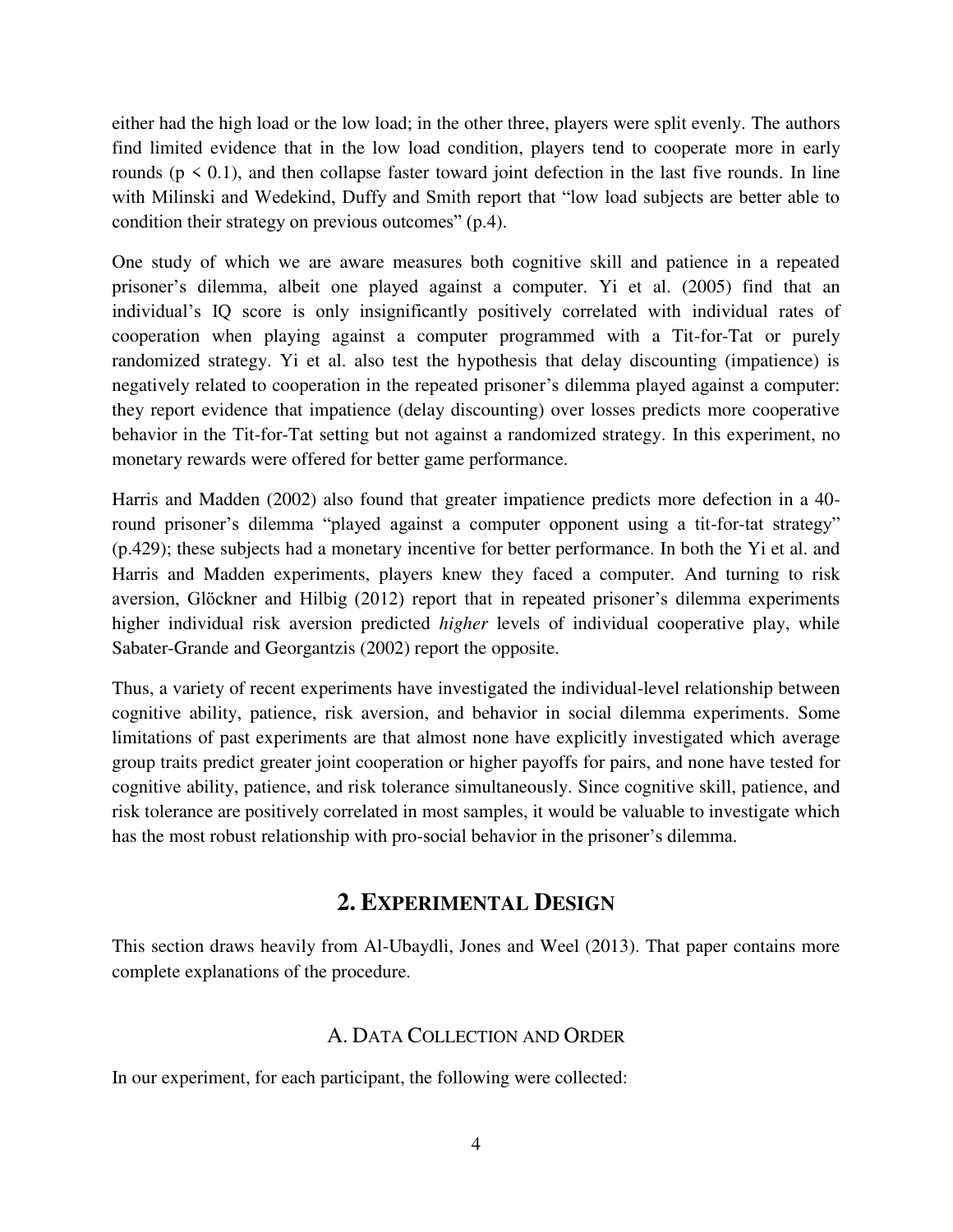- Behavior in the repeated prisoner's dilemma
- Personal attributes
	- o Personality traits
	- o Demographic information
	- o Risk-aversion
	- o Patience
	- o Cognitive ability

As has been demonstrated in the extensive psychology literature on framing and anchoring (Bargh 2006, Epley and Gilovich 2004), any data based on human choices is sensitive to payoffirrelevant features of the environment and experimental procedure.

The main payoff-irrelevant feature of concern for our study is that there may be a spillover between the two data classes, e.g., the fact that we are collecting data on attributes affects how people play in a coordination game, regardless of the attributes. We will refer to this as a 'priming bias,' which includes experimenter demand effects. Our solution to this problem was for participants to play the game first, and then to collect data on their personal attributes and cognitive traits. The cognitive ability test was given last: the 45-minute Raven's test (see below) was the most mentally exhausting for participants, and accounted for the lion's share of cognitive effort expended during a session. We therefore made it the last task.

## B. PROCEDURE

All sessions were run at the Krasnow Institute computer laboratory at George Mason University (GMU). Participants were recruited from a campus database of students who had expressed an interest in economics experiments. Sessions lasted an average of approximately 100 minutes (inclusive of check-in and payment processing), and average earnings were approximately \$30 per participant. Sessions had exactly 8, 10 or 12 participants.

Some of the tasks were incentivized while others were not (the detailed descriptions and explanations are below). Participants received a fixed fee for each unincentivized task. The drawback of incentivized tasks is that they potentially generate wealth effects. To minimize such wealth effects, it was common knowledge that participants would be paid for exactly one of the incentivized tasks, with a die roll at the end of the experiment determining which.

Since, by the standards of experiments in our laboratory, the experiment was quite long, cognitively intensive and involved large stakes, we wanted to convey as much payment credibility as possible. Consequently, for each of the unincentivized tasks, we paid the participants in cash immediately after they completed the task (we also paid the show-up fee in cash at the start of the experiment).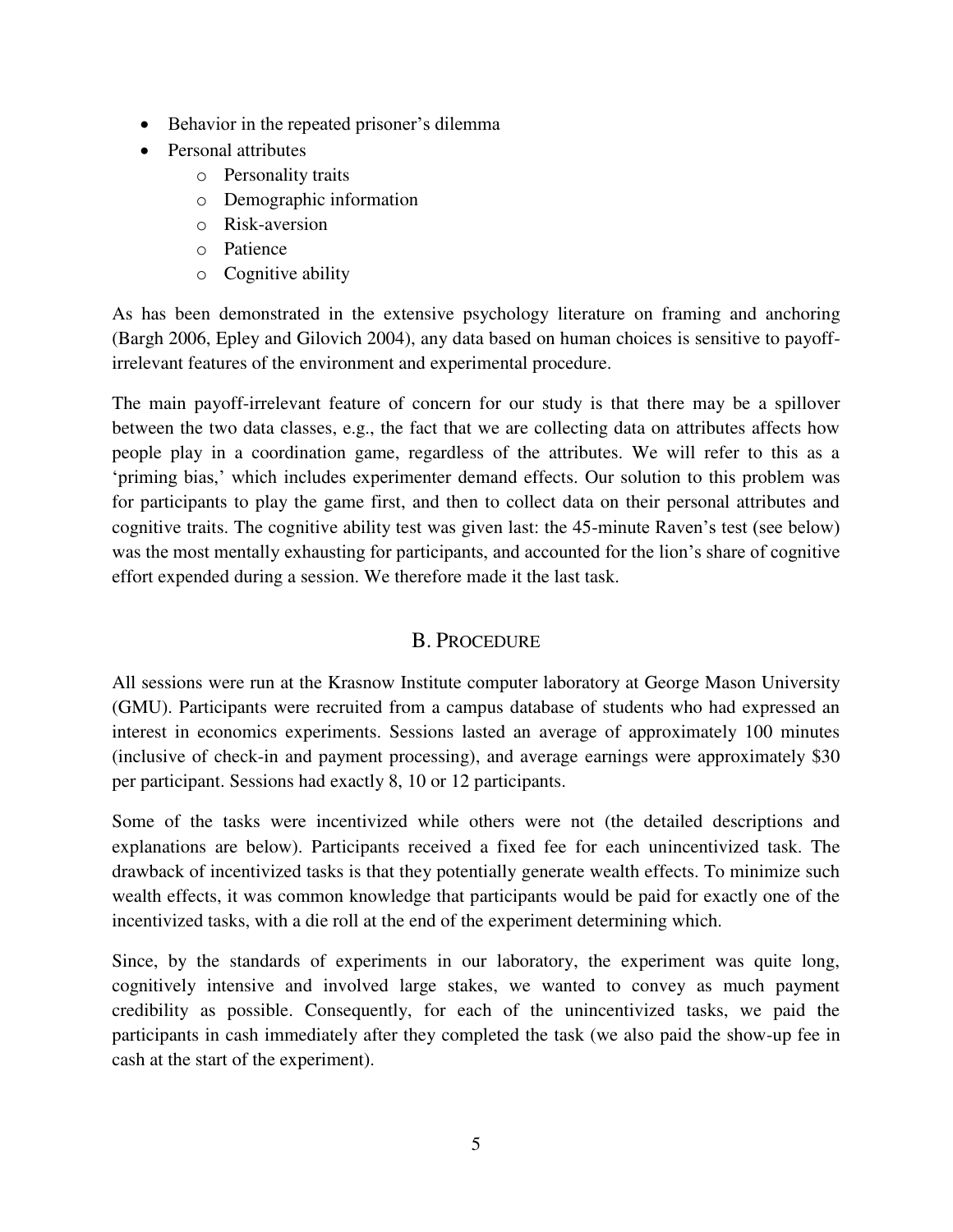For the entirety of the experiment, participants sat at private, individual desks with other participants within eyeshot in the same room. There was no communication. Though most of the tasks were undertaken on the computer, all instructions were printed, handed out and read aloud to all participants. See the appendix for the full instructions.

Repeated Prisoner's Dilemma: Participants were anonymously and randomly assigned a partner who would be their partner for 10 rounds. Each round, the two players would play the repeated prisoner's dilemma in Figure 1 (with an exchange rate of 1 point =  $1¢$ ). Strategies were given a neutral frame (*green, blue* rather than *cooperate, defect*).

|           | Cooperate   | Defect         |
|-----------|-------------|----------------|
| Cooperate | \$1, \$1    | \$0, \$1.50    |
| Defect    | \$1.50, \$0 | \$0.25, \$0.25 |

|  |  |  |  |  | <b>Figure 1: Prisoner's Dilemma</b> |
|--|--|--|--|--|-------------------------------------|
|--|--|--|--|--|-------------------------------------|

In each cell, first (second) figure denotes payoff of row (column) player

At the end of each round, participants were informed of their earnings from that round rather than the actual outcome. However, each participant could infer her opponent's actions from her own earnings. The total number of rounds (10) and the number of the current round was also reported on the computer screen.

In addition to playing a prisoner's dilemma game, participants played a repeated stag hunt as part of separate study (Al-Ubaydli et al. 2013). We randomized which they played first by session, and we included session effects in all our econometric tests to control for this. As mentioned above, it was common knowledge that participants would be paid for exactly one of the incentivized tasks.

Personality survey: Participants were asked to complete a Big-5 personality survey, a standard measure of personality traits (Borghans et al. 2008). Participants responded to each of 50 statements about their personality using a 5-point Likert scale  $(1 = \text{very inaccurate}, 5 = \text{very}$ accurate). The 50 questions broke down into 10 questions corresponding to 5 personality traits:

- Openness to new experiences, e.g., *I have a vivid imagination*
- Conscientiousness, e.g., *I pay attention to details*
- Agreeableness, e.g., *I feel little concern for others*
- Extraversion, e.g., *I keep in the background*
- Neuroticism, e.g., *I get stressed out easily*

Participants were paid a fixed fee of \$5 after completing this survey and the demographic survey regardless of their responses.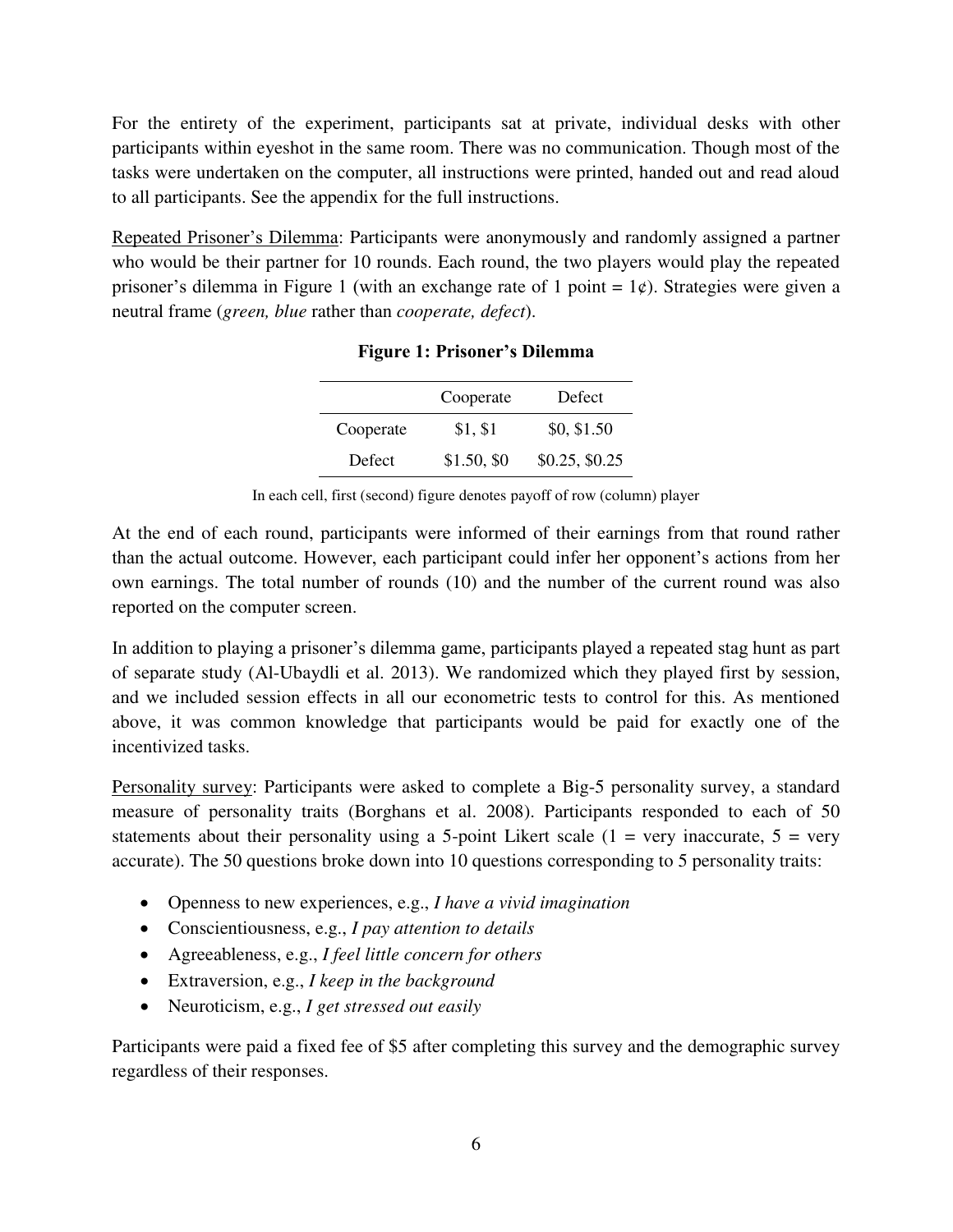Demographic survey: Participants were asked a few questions about their personal demographics (gender, age, class etc.) and their self-reported scores in standardized tests (SAT, GRE etc.). Self-reported SAT (GRE) scores correlated 0.27 (0.20) with our IQ measure. Frey and Detterman (2004) found a correlation of 0.48 between actual SAT scores and a similar IQ test, the Raven's Advanced Progressive Matrices. The lower correlation is likely in part due to misreporting by students.

Risk-aversion survey: Participants completed a Hey-Orme risk preferences test (Hey and Orme 1994). (The instructions (see the appendix) are adapted from a set provided by Glenn Harrison.) Each period, the participant is faced with a choice between two lotteries, each over the same four outcomes (\$0, \$10, \$20, \$30). The participant chooses which she prefers (or expresses indifference). The participant does this for 20 pairs (periods) without knowing at the outset how many pairs they will have to ponder. To generate incentives for truthful revelation, participants were informed that—if it were the unique incentivized task for which they were paid—one of the pairs would be selected at random at the end and each participant will play out the lottery for which she declared a preference.

We selected the Hey-Orme test rather than the more conventionally deployed Holt-Laury test (Holt and Laury 2002) because it is a richer test that permits more accurate identification of economic risk-preference parameters. Using maximum likelihood estimation (see Harrison and Rutstrom (2008), Andersen et al. (2009); see Wilcox (2011) for a new microeconometric model of risk-attitudes), one can use the choice data to estimate the parameter  $K$  in the constant relative risk aversion (CRRA) von Neumann-Morgenstern utility function  $u(m) = m<sup>K</sup>$ , where m denotes  $\text{\$}$  wealth. *K* is a measure of risk tolerance (the negative of risk-aversion).

Patience survey: Participants were presented with a multiple price list (Harrison et al. 2002, Andersen et al. 2006) with 20 rows. For each row, the participant is faced with a choice between \$10.00 tomorrow and \$*Y* in one week. The amount \$*Y* started at \$10.50 and increased in \$0.50 increments to \$20.00. To generate incentives for truthful revelation, participants were informed that—if it were the unique incentivized task for which they were paid—one of the pairs would be selected at random at the end of the experiment and each participant paid according to their choice.

Tests of patience involving reasonable horizons require participants to leave the laboratory and receive payments at a later time. This generates credibility issues: to what extent are differences in observed preferences the result of differences in patience (the goal) vs. differences in the perceived credibility of the experimenter with respect to payment delivery? (See Andersen et al. (2008) and Andreoni and Sprenger (2012) for an extensive discussion of these issues.)

To minimize any variation in perceived credibility, we took several steps to demonstrate our credibility at the decision-making stage. First, both options in each choice entail an amount that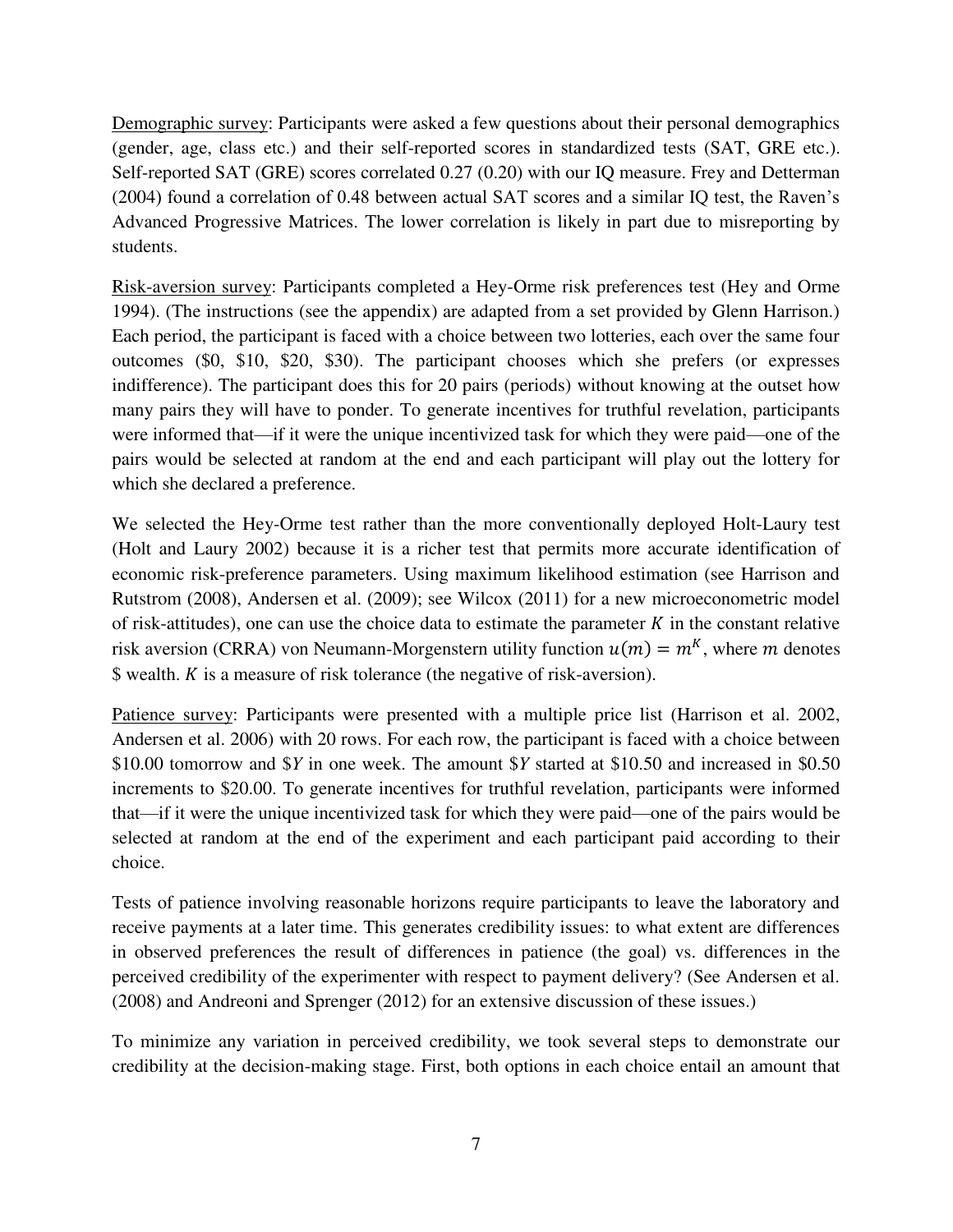can only be received after exiting the laboratory, i.e., there is a front-end delay (Harrison et al. 2002).

Second, they were handed a contract on university letterhead signed by us and them confirming the earliest time that they can retrieve the envelope at a specified location on campus (in one day or in 7 days, depending on their stated preference).

Our measure of patience is therefore the number of rows where the participant preferred the amount to be received in one week (rather than the following day).

Cognitive ability: Borghans et al. (2008) define cognitive ability as the ability to:

- Understand complex ideas
- Adapt effectively to the environment
- Learn from experience
- Reason
- Overcome obstacles through purposeful thought

For a complete discussion of intelligence and its measurement, see Neisser et al. (1995). There are many tests of cognitive ability. We use the Raven's Progressive Matrices test of intelligence, which is one of the standard tools used in the literature (Borghans et al. 2008). We used the Standard Progressive Matrices Plus, a version intermediate in difficulty between the Standard Progressive Matrices and the much more difficult Advanced Progressive Matrices, in order to avoid ceiling and floor problems that might arise among students at a comprehensive state university.

The test is composed of 60 problems. Each problem consists of a pattern with a missing segment, and 6-to-8 segments, only one of which correctly completes the pattern (see the appendix for examples). Participants were given 45 minutes to complete the test. The test was unincentivized. Borghans et al. (2008) remark that the effect of incentivizing tests of cognitive ability is for scores in the lower tail to improve. We decided against using incentives because we wanted to maintain comparability between our results and the results reported in the psychology literature (which typically do not use incentives).

## C. RESEARCH HYPOTHESES

The above procedure yields data on a vector of attributes that represents our explanatory variables. We investigate the effect of these explanatory variables on the following dependent variables:

- An individual's decision to play cooperate in a given period
- A pair's success in achieving a play of joint cooperation in a given period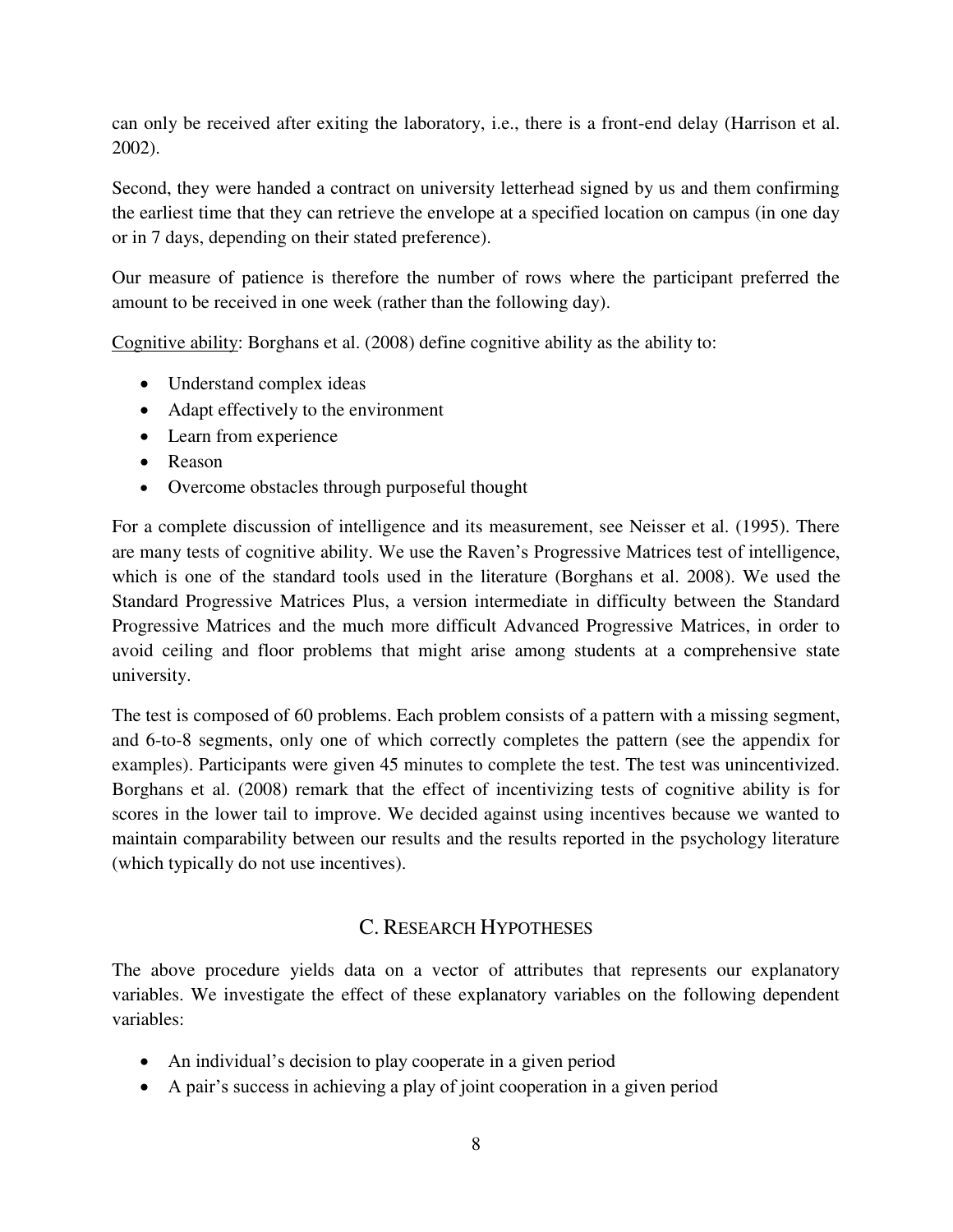- An individual's total earnings for the 10 period prisoner's dilemma
- A pair's total earnings for the 10 period prisoner's dilemma

Our main focus is on whether cognitive ability, patience, and risk aversion influence cooperation, but the other explanatory variables are also of independent interest. After investigating these dependent variables, we investigate how behavior in early rounds of the game is affected by individual traits.

#### **3. RESULTS**

Table 1 reports summary statistics. On average, individuals cooperated in 40% of the rounds; joint plays of *coop-coop* occurred in 22% of rounds. No participant was close to the top or the bottom of the span of possible Raven's scores, so no ceiling and floor problems arose with the Raven's IQ estimate.

| Variable                                               | Mean (SD)      |
|--------------------------------------------------------|----------------|
| Earnings                                               | $$6.0$ (\$2.6) |
| Proportion of times playing <i>cooperate</i>           | 0.40(0.30)     |
| Proportion of times both play <i>cooperate</i>         | 0.22(0.31)     |
| Raven score                                            | 42(5.5)        |
| Patience                                               | 16(4.2)        |
| Risk-lovingness parameter                              | 0.63(0.23)     |
| Openness $(-2 \text{ to } +2 \text{ likert})$          | 0.81(0.54)     |
| Conscientiousness $(-2 \text{ to } +2 \text{ likert})$ | 0.48(0.65)     |
| Extraversion $(-2 \text{ to } +2 \text{ likert})$      | 0.22(0.73)     |
| Agreeableness $(-2 \text{ to } +2 \text{ likert})$     | 1.0(0.49)      |
| Neuroticism $(-2 \text{ to } +2 \text{ likert})$       | $-0.10(0.74)$  |
| Age (years)                                            | 24(4.5)        |
| Male (dummy)                                           | 0.68(0.47)     |
| Game earnings (\$)                                     | 5.9(1.6)       |

#### **Table 1: Sample Statistics**

All figures are to two significant figures. Data come from 167 observations.

Table 2 reports correlations across variables at the individual level. We replicated the standard correlation between higher IQ and greater risk tolerance, with a correlation of 0.21 (n = 176, p  $\leq$ 0.01). We also found a positive correlation between IQ and patience, although this was far from statistically significant at  $r = 0.07$  (n = 176, p = 0.4). A statistically insignificant but positive correlation between the two occurs occasionally in the psychology literature, as Shamosh and Gray (2008) note in their literature review. We also replicate the conventional positive relationship between IQ and openness,  $r = 0.15$  (n = 176, p = 0.06).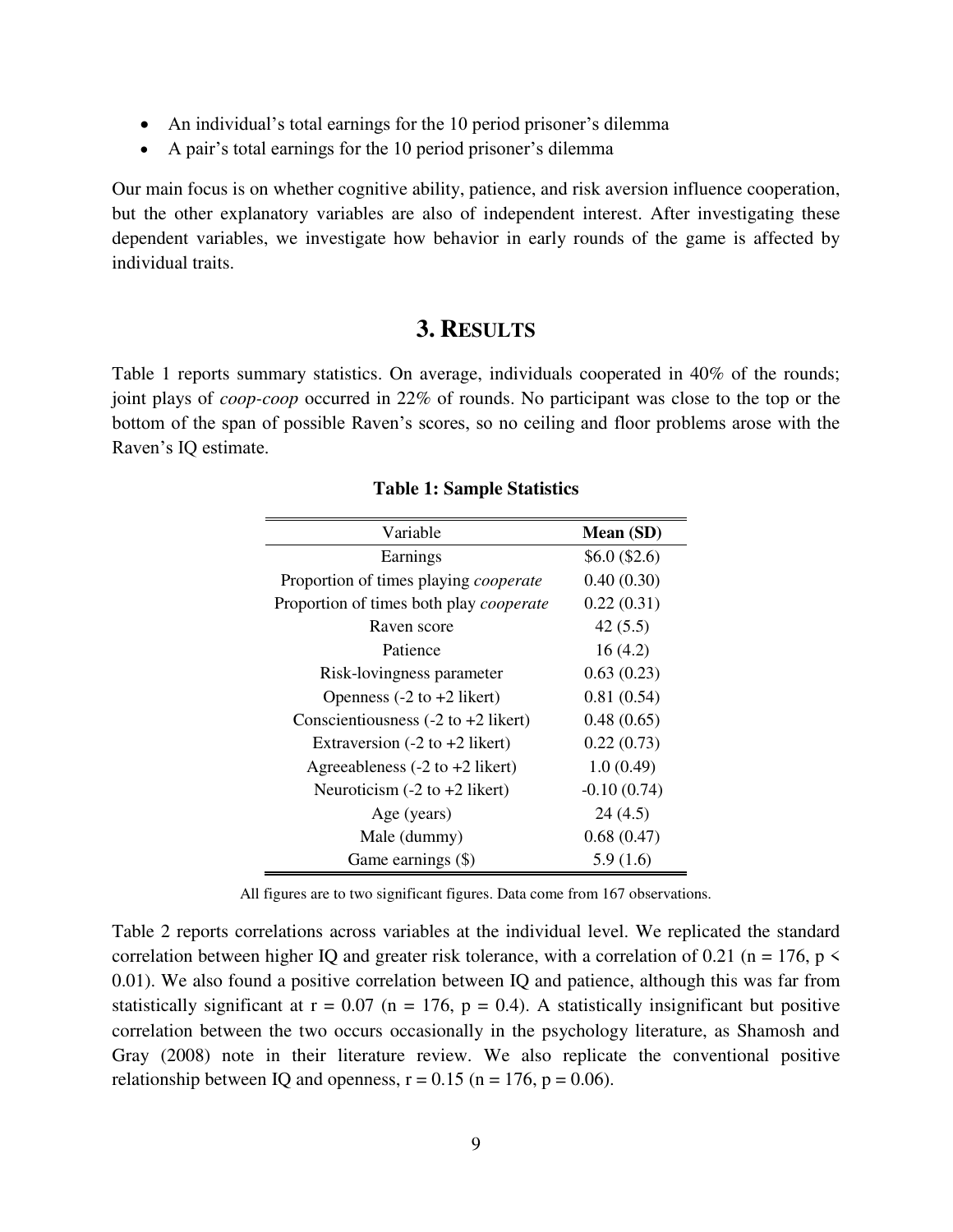|                            | Proportion of times<br>played cooperate | Individual earnings      | Raven                    | Risk-lovingness          | Patience                 | Openness                 | Conscientiousness        | Extraversion             | Agreeableness            | Neuroticism              | Age      |
|----------------------------|-----------------------------------------|--------------------------|--------------------------|--------------------------|--------------------------|--------------------------|--------------------------|--------------------------|--------------------------|--------------------------|----------|
| <b>Individual earnings</b> | $0.47***$                               | $\overline{\phantom{a}}$ | $\overline{\phantom{0}}$ | ٠                        |                          |                          | $\qquad \qquad -$        | ٠                        |                          | $\overline{\phantom{a}}$ |          |
| Raven                      | 0.11                                    | $0.14*$                  |                          |                          | $\overline{\phantom{a}}$ | $\blacksquare$           | $\qquad \qquad -$        | $\blacksquare$           | $\overline{\phantom{0}}$ | $\overline{\phantom{a}}$ |          |
| <b>Risk-lovingness</b>     | 0.091                                   | 0.062                    | $0.21***$                | $\overline{\phantom{a}}$ | $\overline{\phantom{0}}$ |                          | $\overline{\phantom{0}}$ | $\overline{\phantom{a}}$ | $\overline{\phantom{0}}$ | $\overline{\phantom{0}}$ |          |
| <b>Patience</b>            | $-0.0003$                               | 0.0080                   | 0.072                    | $-0.047$                 | $\blacksquare$           | $\overline{\phantom{0}}$ | $\overline{\phantom{0}}$ | $\blacksquare$           | $\overline{\phantom{0}}$ | $\overline{\phantom{a}}$ |          |
| <b>Openness</b>            | $0.14*$                                 | 0.062                    | $0.15*$                  | 0.10                     | $-0.10$                  |                          | $\overline{\phantom{0}}$ |                          |                          | $\overline{\phantom{0}}$ |          |
| Conscientiousness          | $0.20***$                               | $-0.14*$                 | 0.11                     | $-0.028$                 | 0.12                     | 0.053                    | $\overline{\phantom{0}}$ |                          |                          | $\overline{\phantom{a}}$ |          |
| <b>Extraversion</b>        | 0.020                                   | $-0.094$                 | 0.022                    | $-0.024$                 | $-0.12*$                 | $0.27***$                | $0.16**$                 | Ē,                       |                          |                          |          |
| <b>Agreeableness</b>       | 0.012                                   | 0.12                     | 0.037                    | 0.011                    | $-0.060$                 | $0.21***$                | $0.19**$                 | $0.36***$                |                          | $\overline{\phantom{a}}$ |          |
| <b>Neuroticism</b>         | $-0.095$                                | $-0.077$                 | $0.21***$                | $-0.14*$                 | 0.055                    | $0.25***$                | $0.21***$                | $0.36***$                | $-0.10$                  | $\blacksquare$           |          |
| Age                        | 0.039                                   | 0.035                    | 0.070                    | $-0.029$                 | 0.010                    | $-0.051$                 | $-0.066$                 | $-0.10$                  | $-0.0066$                | 0.089                    |          |
| <b>Male</b>                | 0.066                                   | 0.11                     | 0.090                    | $0.34***$                | 0.017                    | $-0.084$                 | $-0.11$                  | $-0.10$                  | $-0.12$                  | $-0.19**$                | $-0.019$ |

#### **Table 2: Sample Correlation Matrix**

Based on a sample of size 167. Asterices denote statistical significance:  $* = 10\%$ ,  $** = 5\%$ ,  $*** = 1\%$ .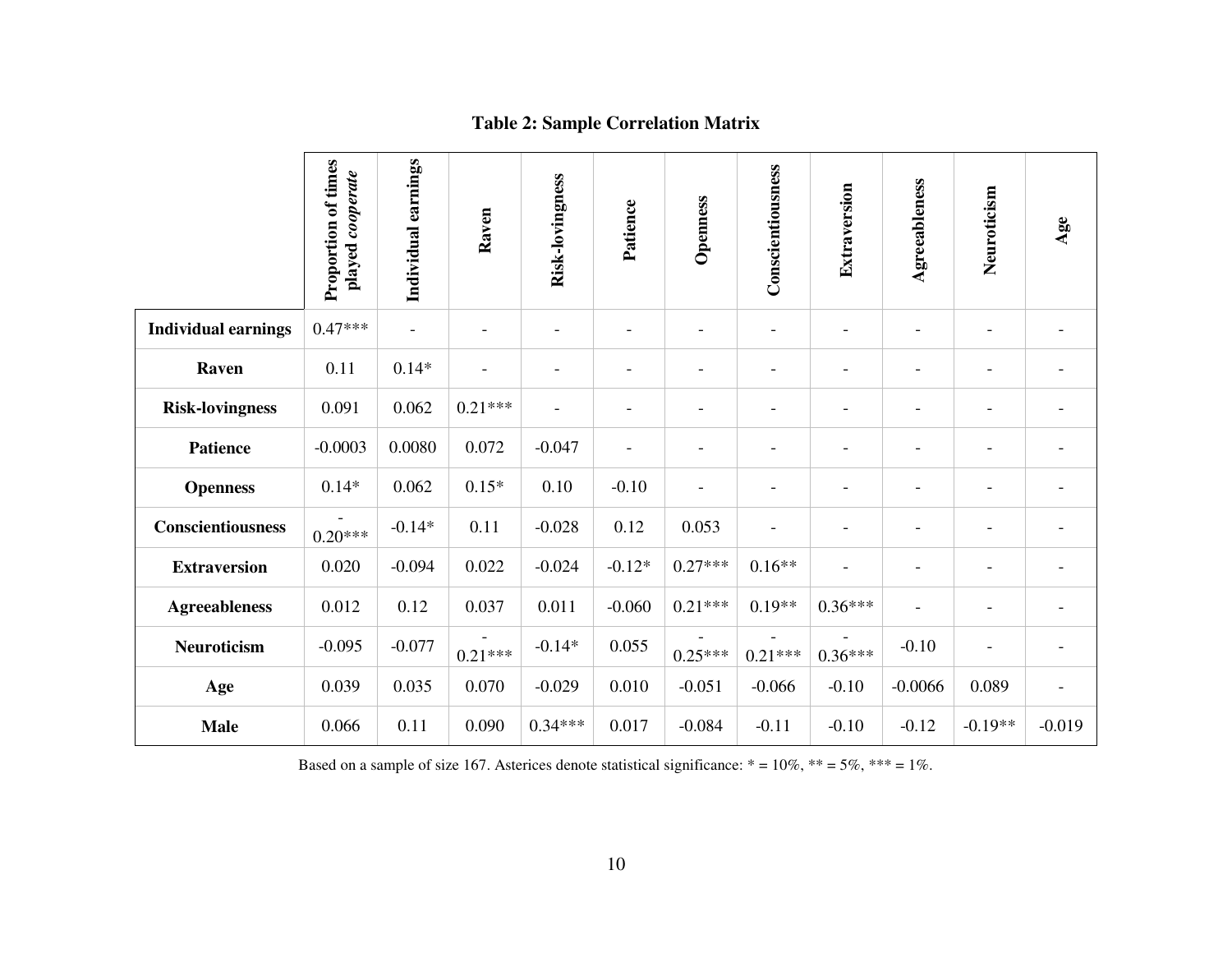In line with the public good game literature, cooperation drops off throughout the game, starting at 52%, in the first round, averaging 40% in rounds 2-9, and falling to 23% in the final round.

#### A. MAIN RESULTS

In terms of our formal econometric testing, when the dependent variable is a player's (or a pair's) total earnings, we estimate the following OLS model:

$$
Y_{is} = \alpha + \beta X_i + \lambda_s + \varepsilon_{is}
$$

Where *i* denotes player (pair),  $X_i$  is the player's (pair's) time-invariant demographic traits, and is a session dummy. All non-dummy independent variables are standardized (i.e., transformed so that they have a mean of zero and a standard deviation of one).

When the dependent variable is a choice dummy, we estimate the following probit model:

$$
Y_{its}^* = \alpha + \beta X_i + \mu_t + \lambda_s + \varepsilon_{its}
$$

Where  $Y_{its}^*$  is the standard probit latent variable, t denotes the round,  $\mu_t$  denotes a round dummy, and the error is clustered at the individual player level. Estimated marginal effects are reported at the mean value of the explanatory variables.

**Result 1**: Cognitive ability, patience, and risk tolerance do not predict individual cooperation in the prisoner's dilemma game.

As seen in Table 3, across five specifications, none of the three key variables of interest is statistically significant, nor are the magnitudes of the coefficients particularly large.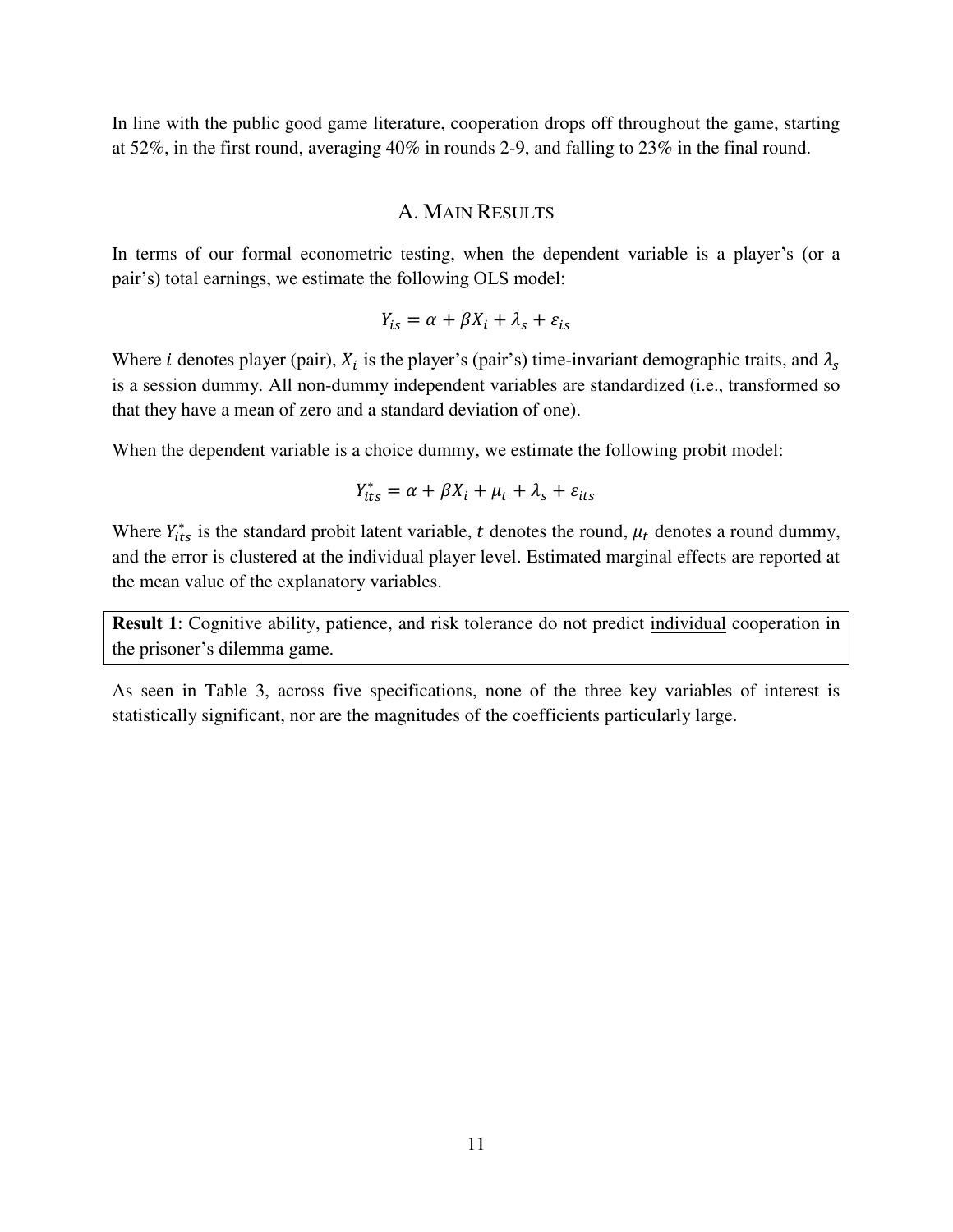|                           |                  |                  | Model            |                  |                        |
|---------------------------|------------------|------------------|------------------|------------------|------------------------|
|                           | $\mathbf{1}$     | $\overline{2}$   | 3                | $\overline{4}$   | 5                      |
| <b>Cognitive Ability</b>  | 0.026<br>(0.025) |                  |                  | 0.021<br>(0.025) | 0.020<br>(0.025)       |
| Patience                  |                  | 0.011<br>(0.026) |                  | 0.008<br>(0.026) | 0.024<br>(0.026)       |
| <b>Risk Tolerance</b>     |                  |                  | 0.021<br>(0.025) | 0.015<br>(0.024) | $-0.00086$<br>(0.026)  |
| Openness                  |                  |                  |                  |                  | 0.038<br>(0.026)       |
| Conscientiousness         |                  |                  |                  |                  | $-0.066***$<br>(0.024) |
| Extraversion              |                  |                  |                  |                  | 0.0065<br>(0.026)      |
| Agreeableness             |                  |                  |                  |                  | 0.0058<br>(0.026)      |
| Neuroticism               |                  |                  |                  |                  | $-0.019$<br>(0.026)    |
| Male (dummy)              |                  |                  |                  |                  | 0.046<br>(0.057)       |
| Age (not<br>standardized) |                  |                  |                  |                  | 0.0017<br>(0.0045)     |
| Pseudo $R^2$              | 0.04             | 0.04             | 0.04             | 0.05             | 0.08                   |
| <b>Observations</b>       | 1670             | 1670             | 1670             | 1670             | 1670                   |

**Table 3: Probit of Decision to Play** *Cooperate* **as a Function of Player's Attributes**

Dependent variable in all probit models is a dummy variable that takes the value "1" when a player plays *cooperate*. Standard errors are corrected for clustering at the individual level. All models include round and session dummies. All coefficients and standard errors are displayed to two significant figures. Asterices denote statistical significance:  $* = 10\%, ** = 5\%, ** = 1\%$ .

**Result 2:** The average cognitive ability of a pair of players has a positive relationship with joint cooperation. Average patience and average risk tolerance have no statistically significant relationship with joint cooperation.

As seen in Table 4, across three specifications that include average cognitive ability of a player pair, if the Raven's score of each player rises by one standard deviation, joint cooperation is predicted to rise by approximately 10% ( $p \le 0.05$ ). Neither patience nor risk tolerance are significant in any specification.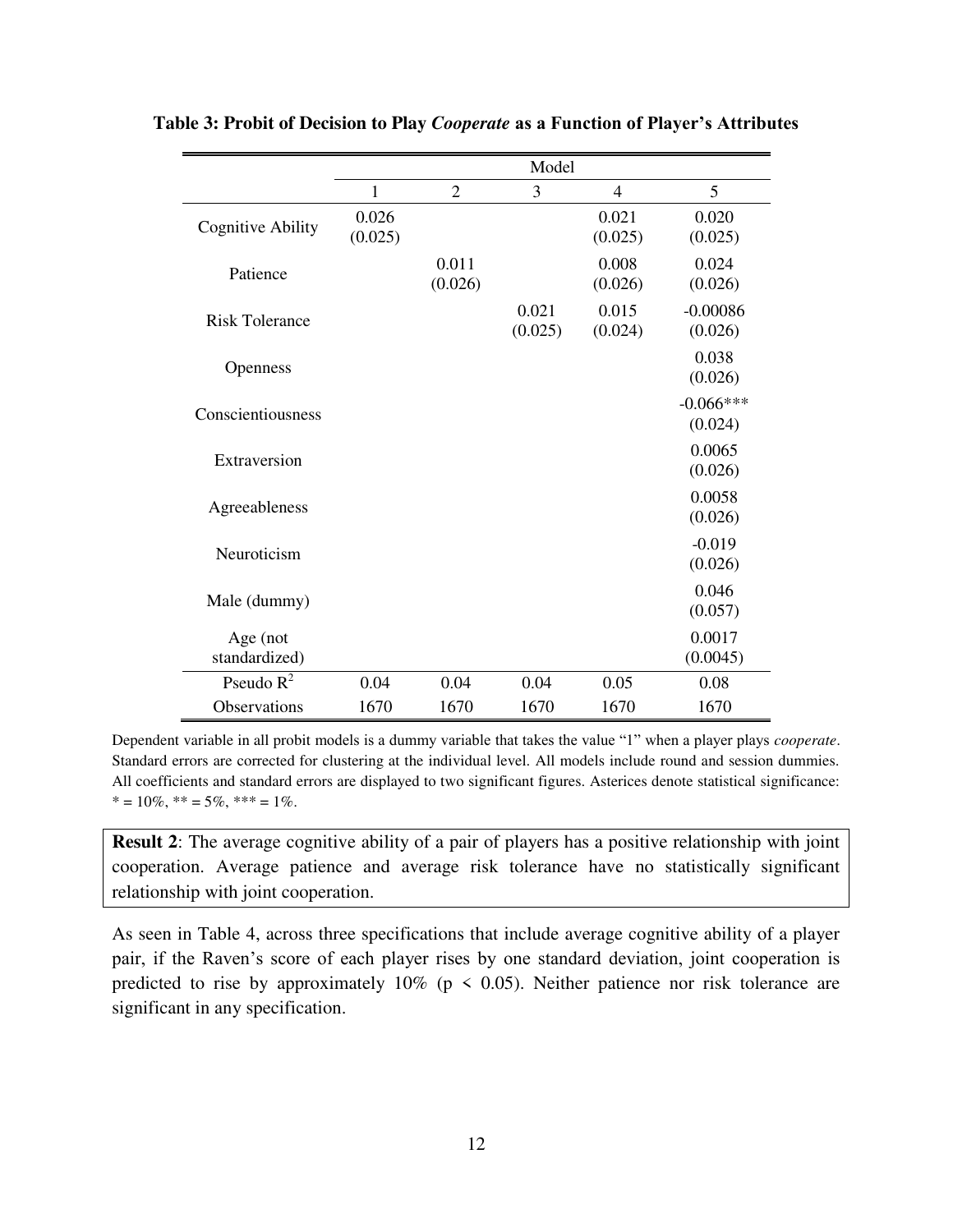|                           |                     |                  | Model            |                      |                       |
|---------------------------|---------------------|------------------|------------------|----------------------|-----------------------|
|                           | $\mathbf{1}$        | $\overline{2}$   | 3                | 4                    | 5                     |
| <b>Cognitive Ability</b>  | $0.10**$<br>(0.046) |                  |                  | $0.091**$<br>(0.042) | $0.096**$<br>(0.038)  |
| Patience                  |                     | 0.015<br>(0.050) |                  | 0.017<br>(0.056)     | 0.051<br>(0.041)      |
| <b>Risk Tolerance</b>     |                     |                  | 0.077<br>(0.049) | 0.063<br>(0.044)     | $-0.030$<br>(0.048)   |
| Openness                  |                     |                  |                  |                      | $0.12**$<br>(0.047)   |
| Conscientiousness         |                     |                  |                  |                      | $-0.080**$<br>(0.037) |
| Extraversion              |                     |                  |                  |                      | $-0.031$<br>(0.044)   |
| Agreeableness             |                     |                  |                  |                      | 0.036<br>(0.041)      |
| Neuroticism               |                     |                  |                  |                      | $-0.091**$<br>(0.047) |
| Male (dummy)              |                     |                  |                  |                      | $0.21**$<br>(0.096)   |
| Age (not<br>standardized) |                     |                  |                  |                      | $0.012*$<br>(0.0070)  |
| Pseudo $R^2$              | 0.13                | 0.10             | 0.12             | 0.14                 | 0.24                  |
| <b>Observations</b>       | 830                 | 830              | 830              | 830                  | 830                   |

## **Table 4: Probit of Both Players Simultaneously Playing** *Cooperate* **as a Function of the Pair's Average Attributes**

Dependent variable in all probit models is a dummy variable that takes the value "1" when a both players simultaneously play *cooperate*. Explanatory variables are the simple average of the attribute of the two players in the pair. Standard errors are corrected for clustering at the individual level. All models include round and session dummies. All coefficients and standard errors are displayed to two significant figures. Asterices denote statistical significance:  $* = 10\%, ** = 5\%, *** = 1\%$ .

Together, Results 1 and 2 suggest that the link between intelligence and cooperation may be emergent in the repeated prisoner's dilemma: the relationship appears among *pairs* of higherscoring players.

Since plays of *coop-coop* occur 22% of the time on average in our sample (Table 1), this implies that two players with IQs one standard deviation above the mean will jointly cooperate approximately 32% of the time, whether or not one includes additional controls. Among other variables in the joint cooperation regression, higher openness, lower conscientiousness, lower neuroticism, and higher age also predict greater joint cooperation, and pairs of males also cooperate more often.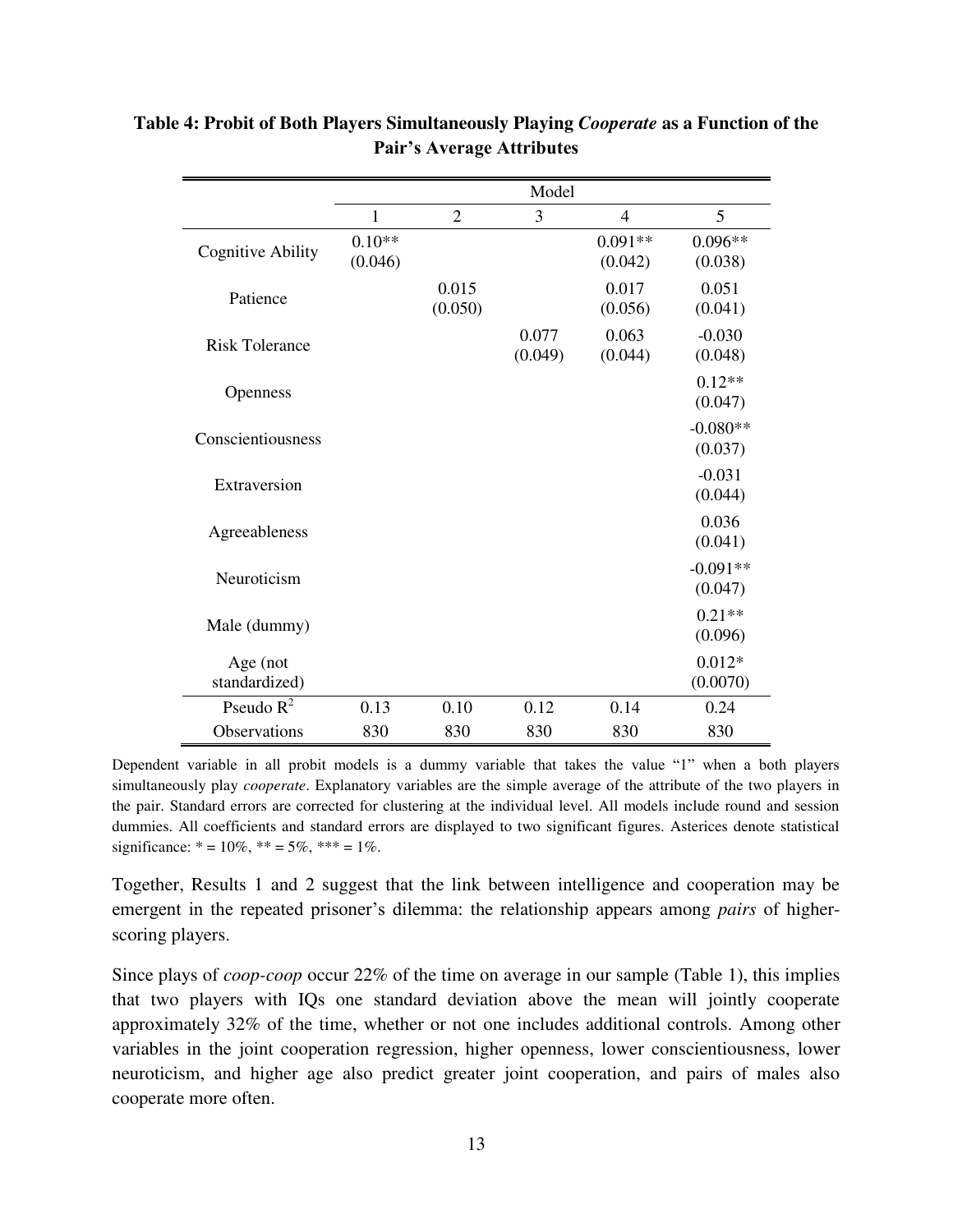In other tests (omitted for brevity) we investigated whether the maximum or minimum scores for IQ had notably stronger or weaker relationships with cooperation than the average values for the two players. Results were nearly identical for maximum scores in terms of coefficients and pvalues. Results were weaker for minimum scores but still with  $p \leq 0.05$  in the regression with full personality controls but  $p \le 0.1$  when controlling for IQ alone, and  $p = 0.17$  when controlling for IQ, patience, and risk tolerance. Thus we find modest evidence that maximum and average pair IQ are better predictors of cooperation than minimum pair IQ.

**Result 3**: Cognitive ability, patience, and risk tolerance do not predict higher levels of individual earnings in the prisoner's dilemma game.

|                           |                |                 | Model          |                 |                      |
|---------------------------|----------------|-----------------|----------------|-----------------|----------------------|
|                           | $\mathbf{1}$   | $\overline{2}$  | 3              | $\overline{4}$  | 5                    |
| <b>Cognitive Ability</b>  | 0.33<br>(0.21) |                 |                | 0.31<br>(0.22)  | 0.30<br>(0.22)       |
| Patience                  |                | 0.082<br>(0.23) |                | 0.048<br>(0.23) | 0.12<br>(0.23)       |
| <b>Risk Tolerance</b>     |                |                 | 0.13<br>(0.22) | 0.050<br>(0.22) | $-0.13$<br>(0.24)    |
| Openness                  |                |                 |                |                 | 0.10<br>(0.23)       |
| Conscientiousness         |                |                 |                |                 | $-0.42*$<br>(0.23)   |
| Extraversion              |                |                 |                |                 | $-0.45*$<br>(0.25)   |
| Agreeableness             |                |                 |                |                 | $0.55**$<br>(0.23)   |
| Neuroticism               |                |                 |                |                 | $-0.22$<br>(0.25)    |
| Male (dummy)              |                |                 |                |                 | 0.62<br>(0.52)       |
| Age (not<br>standardized) |                |                 |                |                 | $-0.0075$<br>(0.051) |
| $R^2$                     | 0.07           | 0.05            | 0.06           | 0.07            | 0.14                 |
| Observations              | 167            | 167             | 167            | 167             | 167                  |

#### **Table 5: OLS Regression of Individual Earnings as a Function of Individual Attributes**

Dependent variable in all OLS models is an individual's earnings. All models include session dummies. All coefficients and standard errors are displayed to two significant figures. Asterices denote statistical significance: \* =  $10\%, ** = 5\%, ** = 1\%$ .

As seen in Table 5, individual cognitive ability, patience, and risk tolerance do not reliably predict individual earnings.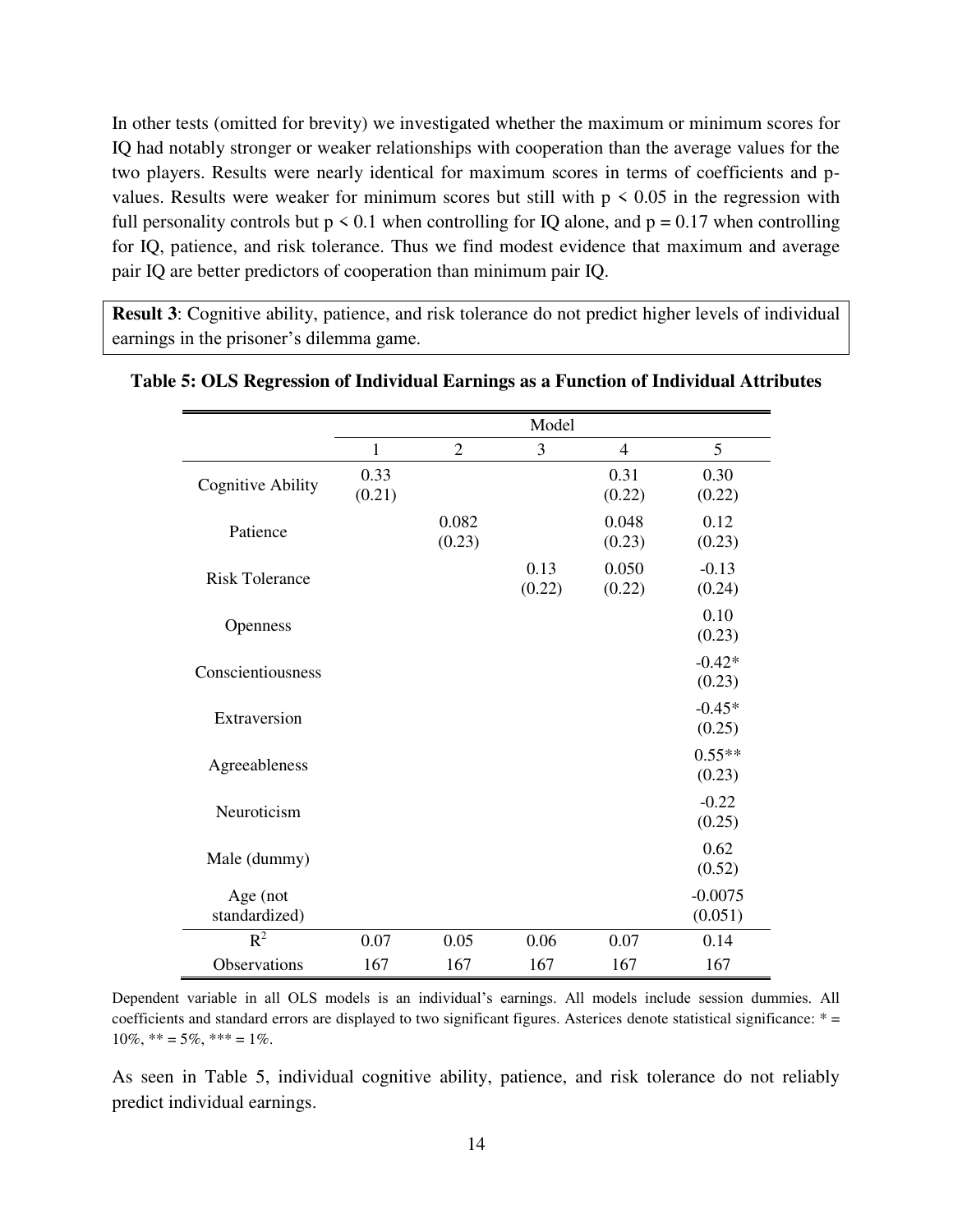**Result 4**: There is modest evidence that higher average cognitive ability of a pair of players predicts higher total pair earnings.

In Table 6, average cognitive ability of a player pair predicts greater earnings in the specification with full controls ( $p = 0.073$ ). Since earnings average \$11.90 in this experiment, a one standard deviation rise in each player's cognitive ability predicts an 11% increase in earnings according to the specification with full controls.

|                           |               |                | Model          |                |                    |
|---------------------------|---------------|----------------|----------------|----------------|--------------------|
|                           | $\mathbf{1}$  | $\overline{2}$ | 3              | $\overline{4}$ | 5                  |
| <b>Cognitive Ability</b>  | 1.1<br>(0.71) |                |                | 1.0<br>(0.70)  | $1.3*$<br>(0.71)   |
| Patience                  |               | 0.27<br>(0.85) |                | 0.26<br>(0.92) | 0.79<br>(0.92)     |
| <b>Risk Tolerance</b>     |               |                | 0.61<br>(0.78) | 0.47<br>(0.73) | $-0.65$<br>(0.89)  |
| Openness                  |               |                |                |                | 0.75<br>(0.87)     |
| Conscientiousness         |               |                |                |                | $-1.5**$<br>(0.72) |
| Extraversion              |               |                |                |                | $-0.35$<br>(0.78)  |
| Agreeableness             |               |                |                |                | 1.2<br>(0.84)      |
| Neuroticism               |               |                |                |                | $-0.95$<br>(0.77)  |
| Male (dummy)              |               |                |                |                | 2.1<br>(1.7)       |
| Age (not<br>standardized) |               |                |                |                | 0.098<br>(0.15)    |
| $R^2$                     | 0.11          | 0.08           | 0.08           | 0.11           | 0.27               |
| Observations              | 83            | 83             | 83             | 83             | 83                 |

#### **Table 6: OLS Regression of a Pair's Total Earnings as a Function of the Pair's Average Attributes**

Dependent variable in all OLS models is a pair's total earnings. Explanatory variables are the simple average of the attribute of the two players in the pair. All models include session dummies. All coefficients and standard errors are displayed to two significant figures. Asterices denote statistical significance:  $* = 10\%$ ,  $** = 5\%$ ,  $*** = 1\%$ .

As noted above, our primary interest is in the economic traits of cognitive skill, patience, and risk tolerance, but the relationship between personality traits, cooperation, and earnings is of independent interest. We find that higher conscientiousness predicts lower levels of individual (Table 3) and joint (Table 4) cooperation. This is consistent with Lönnqvist et al. (2011) who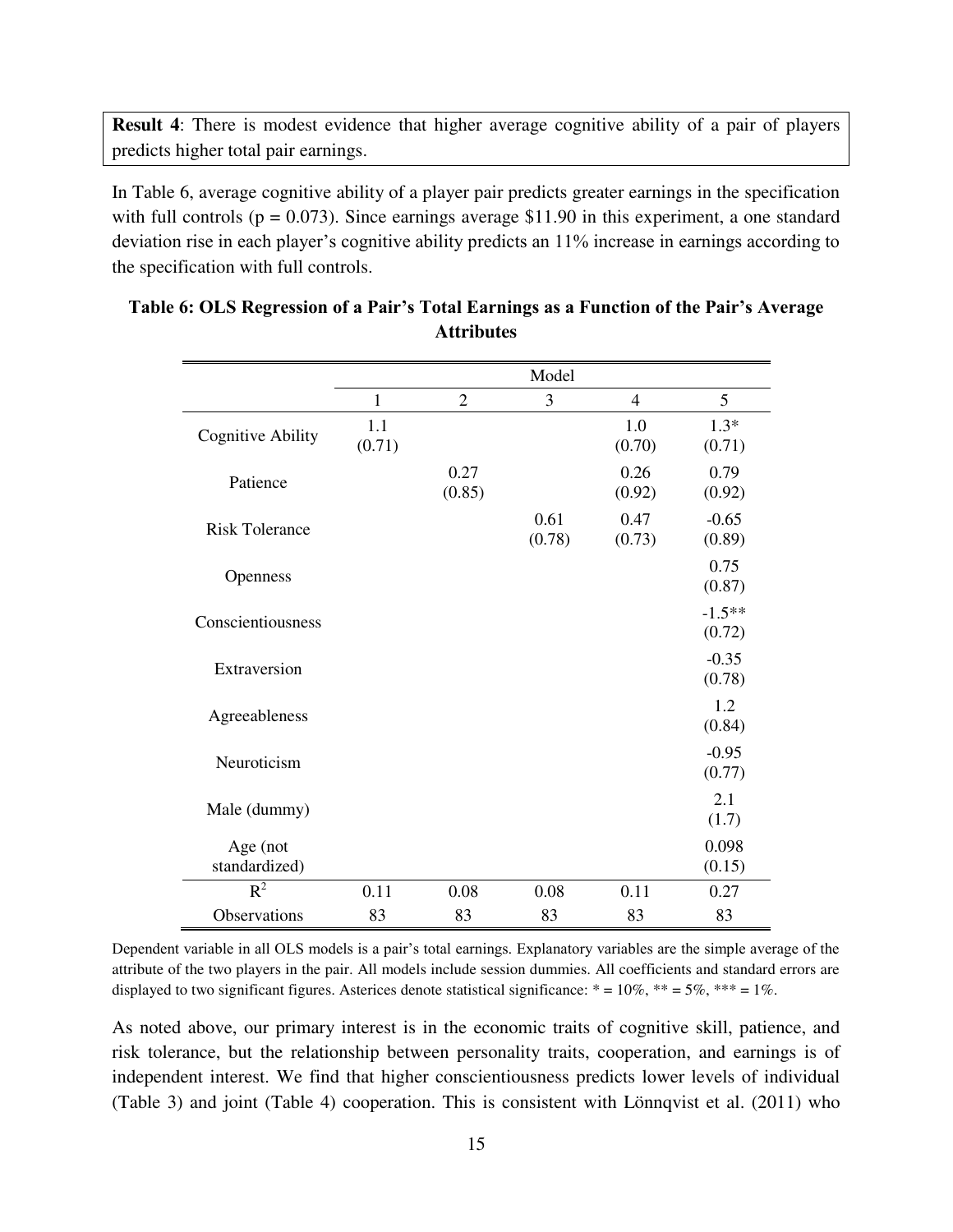found evidence that in a one-shot prisoner's dilemma played for money, conscientious players were less individually cooperative ( $p \le 0.1$ ), the only other such result we are aware of in the modest literature on the Big Five personality traits in prisoner's dilemmas. Turning to individual earnings, a one standard deviation rise in agreeableness, the strongest predictor of individual earnings, predicts a 55 cent rise in earnings, approximately a fifth of a standard deviation. This may be related to the findings of Volk et al. (2012) where agreeableness was the best predictor of being a conditional cooperator in a repeated public goods game.

At the joint level (Table 4), lower average neuroticism and greater average openness predicted higher levels of joint cooperation (plays of *coop-coop*). Lönnqvist et al. find the same correlation at the individual level ( $p \le 0.05$  in both cases). However, Hirsh and Peterson (2009) report a contrary result: in a ten round prisoner's dilemma, Hirsh and Peterson found that greater individual neuroticism predicted more individual cooperation ( $p \le 0.01$ ), the only factor of the Big Five that predicted cooperation in their study.

## B. PREDICTORS OF COOPERATION AND DEFECTION IN EARLY ROUNDS

If player jointly cooperate in a given round, an individual player will continue to cooperate in the next round  $82\%$  of the time (standard deviation = 38%). Since the average rate of individual cooperation is only 40%, joint cooperation is persistent. This suggests searching for predictors of cooperation in early rounds of the game.

**Result 5**: Cognitive ability, patience, and risk tolerance do not predict individual cooperation in early rounds.

Table 7 reports the effect of attributes on the probability of an individual player playing cooperatively in the first round. Only greater openness predicts greater individual first-round cooperation: a one standard deviation rise in openness predicts 11% more individual first-round cooperation ( $p \le 0.05$ ).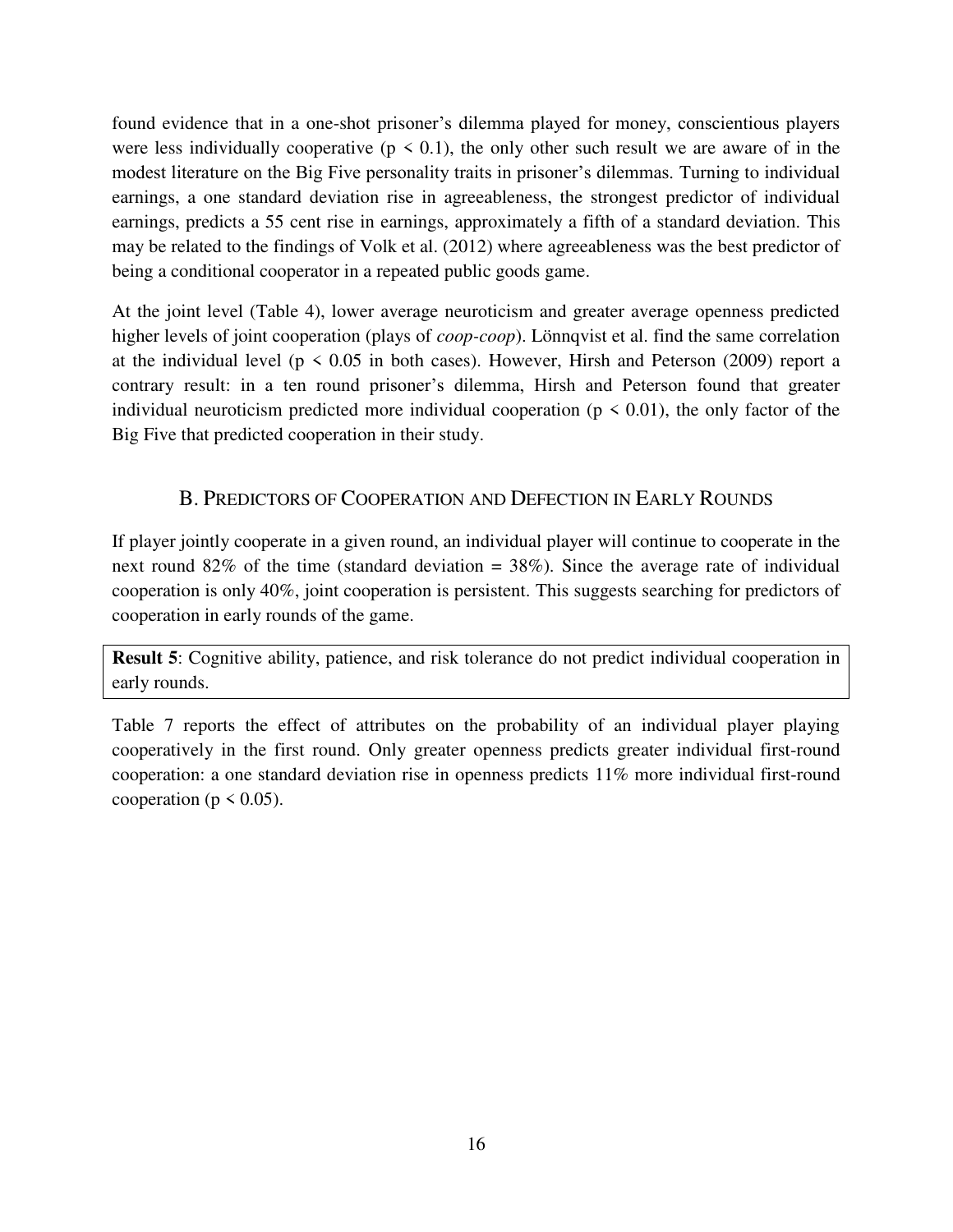|                           |                        |                     | Model            |                      |                     |
|---------------------------|------------------------|---------------------|------------------|----------------------|---------------------|
|                           | 1                      | $\overline{2}$      | 3                | $\overline{4}$       | 5                   |
| <b>Cognitive Ability</b>  | $-0.000081$<br>(0.041) |                     |                  | $-0.0087$<br>(0.043) | $-0.022$<br>(0.045) |
| Patience                  |                        | $-0.027$<br>(0.042) |                  | $-0.028$<br>(0.044)  | $-0.019$<br>(0.046) |
| <b>Risk Tolerance</b>     |                        |                     | 0.045<br>(0.042) | 0.048<br>(0.044)     | 0.052<br>(0.048)    |
| Openness                  |                        |                     |                  |                      | $0.11**$<br>(0.047) |
| Conscientiousness         |                        |                     |                  |                      | $-0.073$<br>(0.045) |
| Extraversion              |                        |                     |                  |                      | $-0.050$<br>(0.051) |
| Agreeableness             |                        |                     |                  |                      | 0.0025<br>(0.046)   |
| Neuroticism               |                        |                     |                  |                      | $-0.050$<br>(0.051) |
| Male (dummy)              |                        |                     |                  |                      | $-0.12$<br>(0.10)   |
| Age (not<br>standardized) |                        |                     |                  |                      | 0.0030<br>(0.012)   |
| Pseudo $R^2$              | 0.09                   | 0.09                | 0.09             | 0.09                 | 0.14                |
| Observations              | 167                    | 167                 | 167              | 167                  | 167                 |

## **Table 7: Probit of Decision to Play** *Cooperate* **in the First Round as a Function of Player's Attributes**

Dependent variable in all probit models is a dummy variable that takes the value "1" when a player plays *cooperate* in the first round. All models include session dummies. All coefficients and standard errors are displayed to two significant figures. Asterices denote statistical significance:  $* = 10\%$ ,  $** = 5\%$ ,  $*** = 1\%$ .

#### **Result 6**: Greater cognitive ability helps sustain cooperation from the first to the second round.

Table 8 reports the effects of attributes on the probability of second-round individual cooperation if both players chose *coop* in the first round. Among our controls, only cognitive ability predicts greater cooperation in this setting: a one standard deviation rise in cognitive ability predicts a 26% increase in cooperation ( $p \le 0.05$ ) when using probits and only IQ, patience, and risk tolerance as controls. Including the full suite of controls causes the probit to fail to converge, and using OLS (Model 5) results in a an estimated causal effect of  $11\%$  (p < 0.1).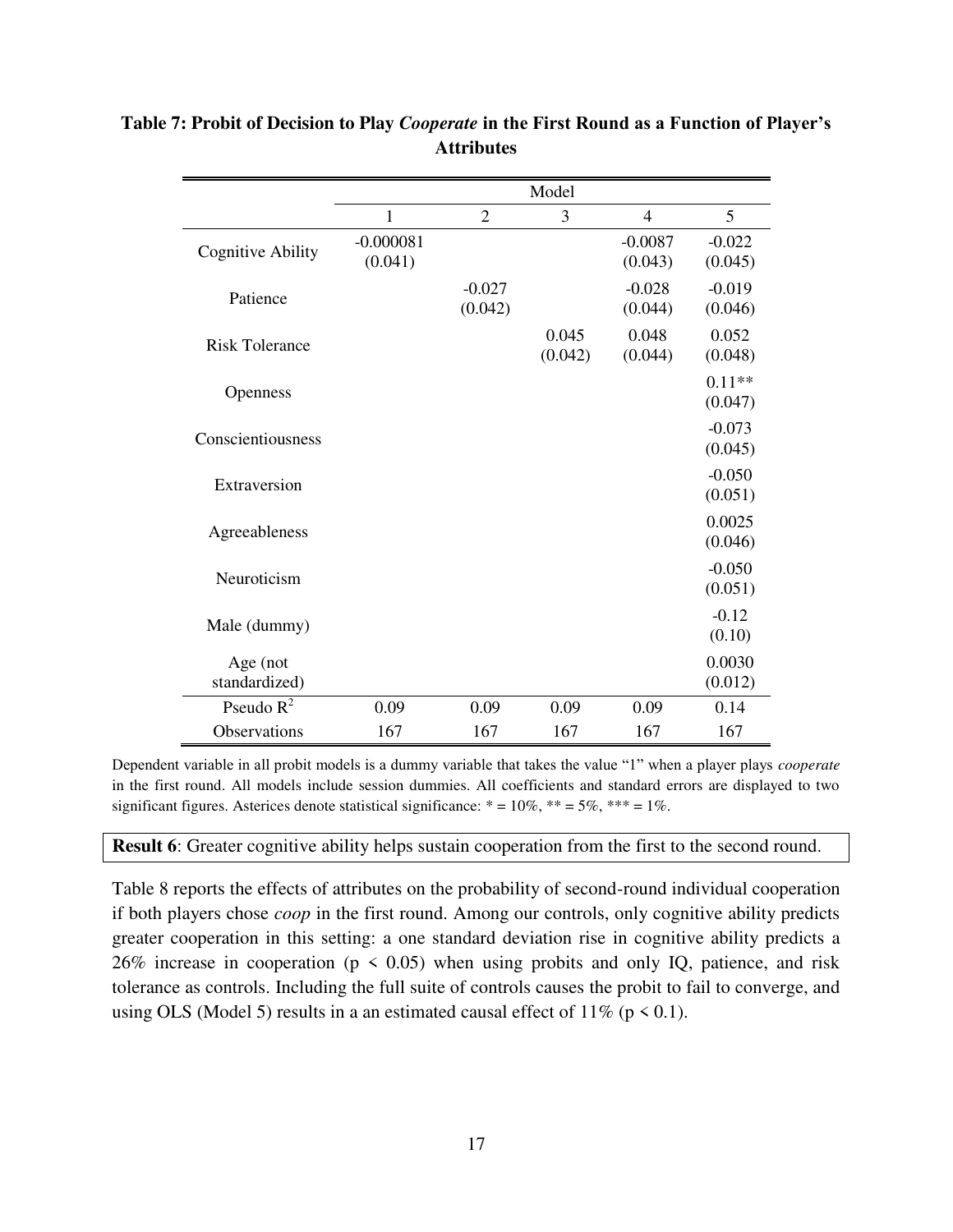|                           |                    |                     | Model          |                     |                     |
|---------------------------|--------------------|---------------------|----------------|---------------------|---------------------|
|                           | 1                  | $\overline{2}$      | 3              | 4                   | 5                   |
| Estimation                | Probit             | Probit              | Probit         | Probit              | <b>OLS</b>          |
| <b>Cognitive Ability</b>  | $0.28**$<br>(0.12) |                     |                | $0.26**$<br>(0.13)  | $0.11*$<br>(0.059)  |
| Patience                  |                    | $-0.051$<br>(0.097) |                | $-0.046$<br>(0.092) | 0.00054<br>(0.062)  |
| <b>Risk Tolerance</b>     |                    |                     | 0.16<br>(0.11) | 0.041<br>(0.11)     | 0.045<br>(0.064)    |
| Openness                  |                    |                     |                |                     | 0.053<br>(0.069)    |
| Conscientiousness         |                    |                     |                |                     | $-0.045$<br>(0.067) |
| Extraversion              |                    |                     |                |                     | 0.0040<br>(0.063)   |
| Agreeableness             |                    |                     |                |                     | $-0.058$<br>(0.076) |
| Neuroticism               |                    |                     |                |                     | 0.051<br>(0.060)    |
| Male (dummy)              |                    |                     |                |                     | 0.12<br>(0.15)      |
| Age (not<br>standardized) |                    |                     |                |                     | $-0.015$<br>(0.010) |
| Pseudo $R^2/R^2$          | 0.35               | 0.10                | 0.17           | 0.37                | 0.61                |
| Observations              | 25 [51]            | 25 [51]             | 25 [51]        | 26 [51]             | 51                  |

#### **Table 8: Probit of Decision to Play** *Cooperate* **in the Second Round, Given that Both Players Played** *Cooperate* **in the First Round, as a Function of Player's Attributes**

Dependent variable in all models is a dummy variable that takes the value "1" when a player plays *cooperate* in the second round given that both players played *cooperate* in the first round. All models include session dummies. OLS (linear probability model) used in Model 5 because probit estimates did not converge. In probit models (1-4), observations in square brackets are the original number, whereas those not in brackets represent the ones used in the probit after perfectly predicted observations (mostly due to session dummies) were dropped. All coefficients and standard errors are displayed to two significant figures. Asterices denote statistical significance:  $* = 10\%$ ,  $** = 5\%$ ,  $*** = 1\%$ .

**Result 7:** Greater patience predicts switching to the other player's first-round strategy when the two players made different first-round choices.

A patient player is more likely to play *coop* in the second round if that player defected while the other cooperated in the first round; and a patient player is more likely to defect if she chose to cooperate but her partner defected in the first round. In the full controls OLS model (Model 5; again the probits do not converge due to the limited observations) in Tables 9 and 10, a one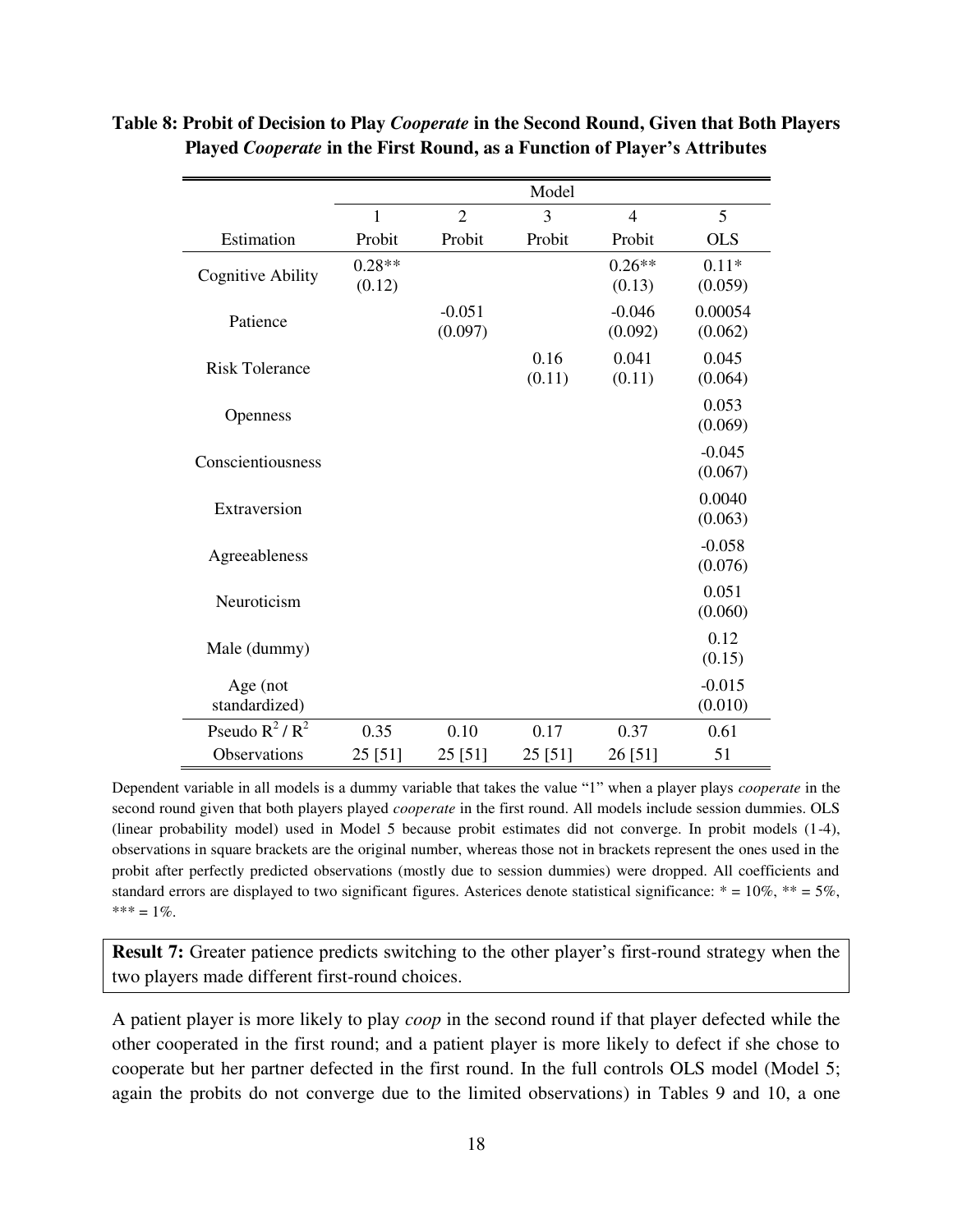standard deviation rise in patience predicts 27% greater cooperation if the patient player "betrayed" his opponent in the first round, and approximately 43% less cooperation of the patient player "was betrayed" in the first round. These behaviors may appear consistent with both "winstay/lose-shift" strategies and Tit-for-Tat, but better accord with the former since the patient player's choices are contingent on *both* player's actions. There were no significant economic or personality predictors of second-round behavior when both players defected in the first round, under any specification.

|                           |                 |                   | Model           |                    |                     |
|---------------------------|-----------------|-------------------|-----------------|--------------------|---------------------|
|                           | 1               | $\overline{2}$    | 3               | $\overline{4}$     | 5                   |
| Estimation                | Probit          | Probit            | Probit          | Probit             | <b>OLS</b>          |
| <b>Cognitive Ability</b>  | 0.039<br>(0.14) |                   |                 | $-0.021$<br>(0.16) | 0.11<br>(0.11)      |
| Patience                  |                 | $0.62*$<br>(0.32) |                 | 0.72<br>(0.043)    | $0.27**$<br>(0.12)  |
| <b>Risk Tolerance</b>     |                 |                   | 0.026<br>(0.18) | $-0.14$<br>(0.26)  | $-0.17$<br>(0.12)   |
| Openness                  |                 |                   |                 |                    | $-0.059$<br>(0.15)  |
| Conscientiousness         |                 |                   |                 |                    | $-0.19$<br>(0.14)   |
| Extraversion              |                 |                   |                 |                    | $0.21*$<br>(0.10)   |
| Agreeableness             |                 |                   |                 |                    | 0.027<br>(0.13)     |
| Neuroticism               |                 |                   |                 |                    | 0.00019<br>(0.11)   |
| Male (dummy)              |                 |                   |                 |                    | 0.25<br>(0.31)      |
| Age (not<br>standardized) |                 |                   |                 |                    | $-0.018$<br>(0.040) |
| Pseudo $R^2/R^2$          | 0.02            | 0.29              | 0.02            | 0.31               | 0.77                |
| Observations              | 16 [37]         | 16 [37]           | 16 [37]         | 16 [37]            | 37                  |

## **Table 9: Probit of Decision to Play** *Cooperate* **in the Second Round, Given that the Player Played** *Defect* **and the Partner Played** *Cooperate* **in the First Round, as a Function of Player's Attributes**

All models include session dummies. OLS (linear probability model) used in Model 5 because probit estimates did not converge. In probit models (1-4), observations in square brackets are the original number, whereas those not in brackets represent the ones used in the probit after perfectly predicted observations (mostly due to session dummies) were dropped. All coefficients and standard errors are displayed to two significant figures. Asterices denote statistical significance:  $* = 10\%, ** = 5\%, *** = 1\%$ .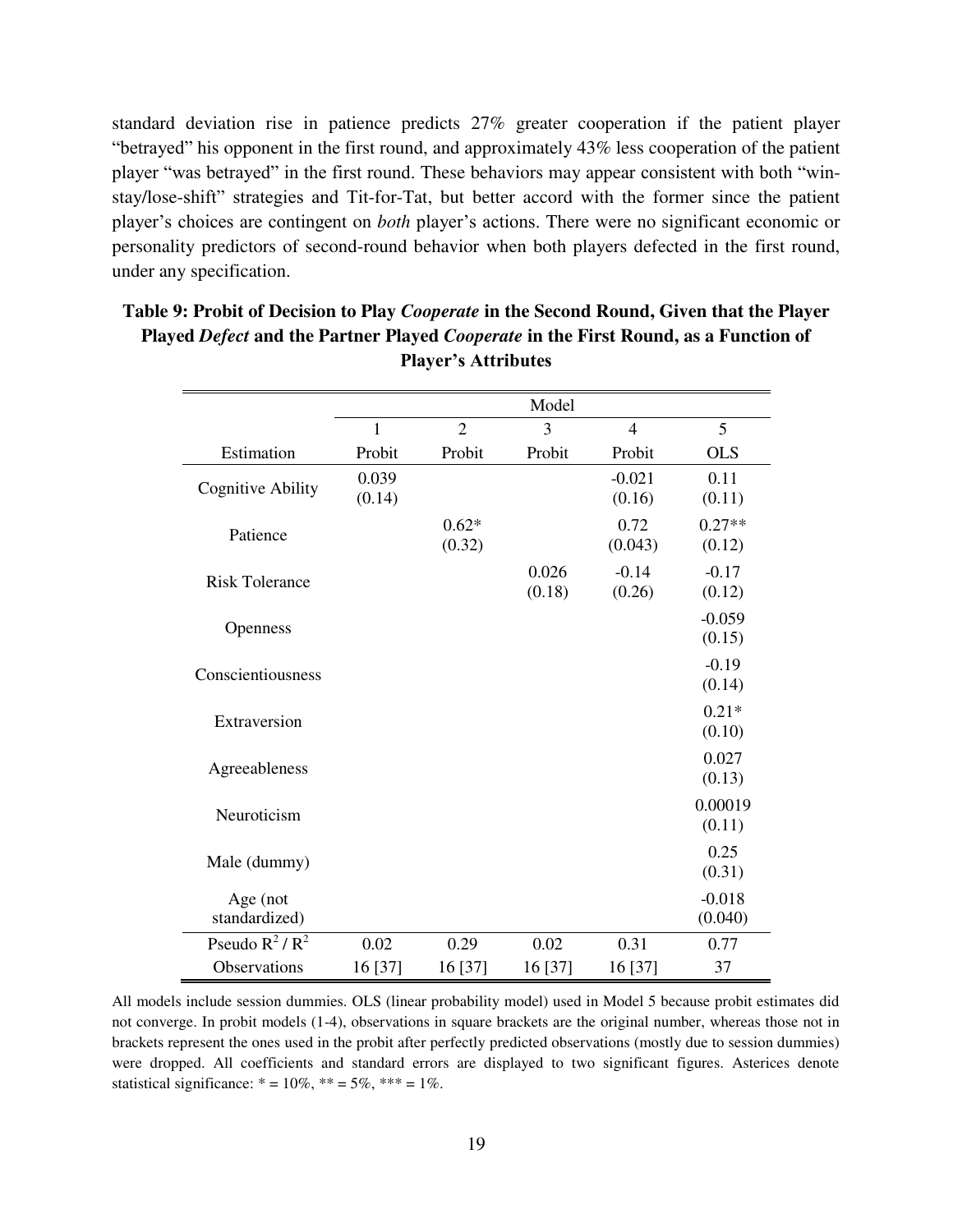|                           |                 |                    | Model             |                     |                     |
|---------------------------|-----------------|--------------------|-------------------|---------------------|---------------------|
|                           | $\mathbf{1}$    | $\overline{2}$     | 3                 | $\overline{4}$      | 5                   |
| Estimation                | Probit          | Probit             | Probit            | Probit              | <b>OLS</b>          |
| <b>Cognitive Ability</b>  | 0.065<br>(0.13) |                    |                   | 0.47<br>(0.36)      | 0.14<br>(0.11)      |
| Patience                  |                 | $-0.84*$<br>(0.43) |                   | $-0.90**$<br>(0.41) | $-0.43**$<br>(0.16) |
| <b>Risk Tolerance</b>     |                 |                    | $-0.10$<br>(0.16) | $-0.56$<br>(0.40)   | 0.0029<br>(0.16)    |
| Openness                  |                 |                    |                   |                     | 0.23<br>(0.13)      |
| Conscientiousness         |                 |                    |                   |                     | 0.23<br>(0.13)      |
| Extraversion              |                 |                    |                   |                     | $-0.10$<br>(0.20)   |
| Agreeableness             |                 |                    |                   |                     | $-0.048$<br>(0.092) |
| Neuroticism               |                 |                    |                   |                     | $0.40***$<br>(0.12) |
| Male (dummy)              |                 |                    |                   |                     | 0.042<br>(0.28)     |
| Age (not<br>standardized) |                 |                    |                   |                     | 0.034<br>(0.047)    |
| Pseudo $R^2/R^2$          | 0.08            | 0.33               | 0.09              | 0.41                | 0.81                |
| Observations              | 23 [36]         | 23 [36]            | 23 [36]           | 23 [36]             | 36                  |

### **Table 10: Probit of Decision to Play** *Cooperate* **in the Second Round, Given that the Player Played** *Cooperate* **and the Partner Played** *Defect* **in the First Round, as a Function of Player's Attributes**

All models include session dummies. OLS (linear probability model) used in Model 5 because probit estimates did not converge. In probit models (1-4), observations in square brackets are the original number, whereas those not in brackets represent the ones used in the probit after perfectly predicted observations (mostly due to session dummies) were dropped. All coefficients and standard errors are displayed to two significant figures. Asterices denote statistical significance:  $* = 10\%, ** = 5\%, *** = 1\%$ .

## **4. DISCUSSION**

We find that cognitive ability, as measured by the Raven's Progressive Matrices, a conventional IQ test, is a robust predictor of cooperation: but this is only true at the pair level, not at the individual level. By contrast, when players played a 10-round repeated coordination game in Al-Ubaydli, Jones, and Weel (2013) during the same laboratory experiment, the Raven's score did not predict plays of *stag* either at the individual or the pair level. Is the prisoner's dilemma game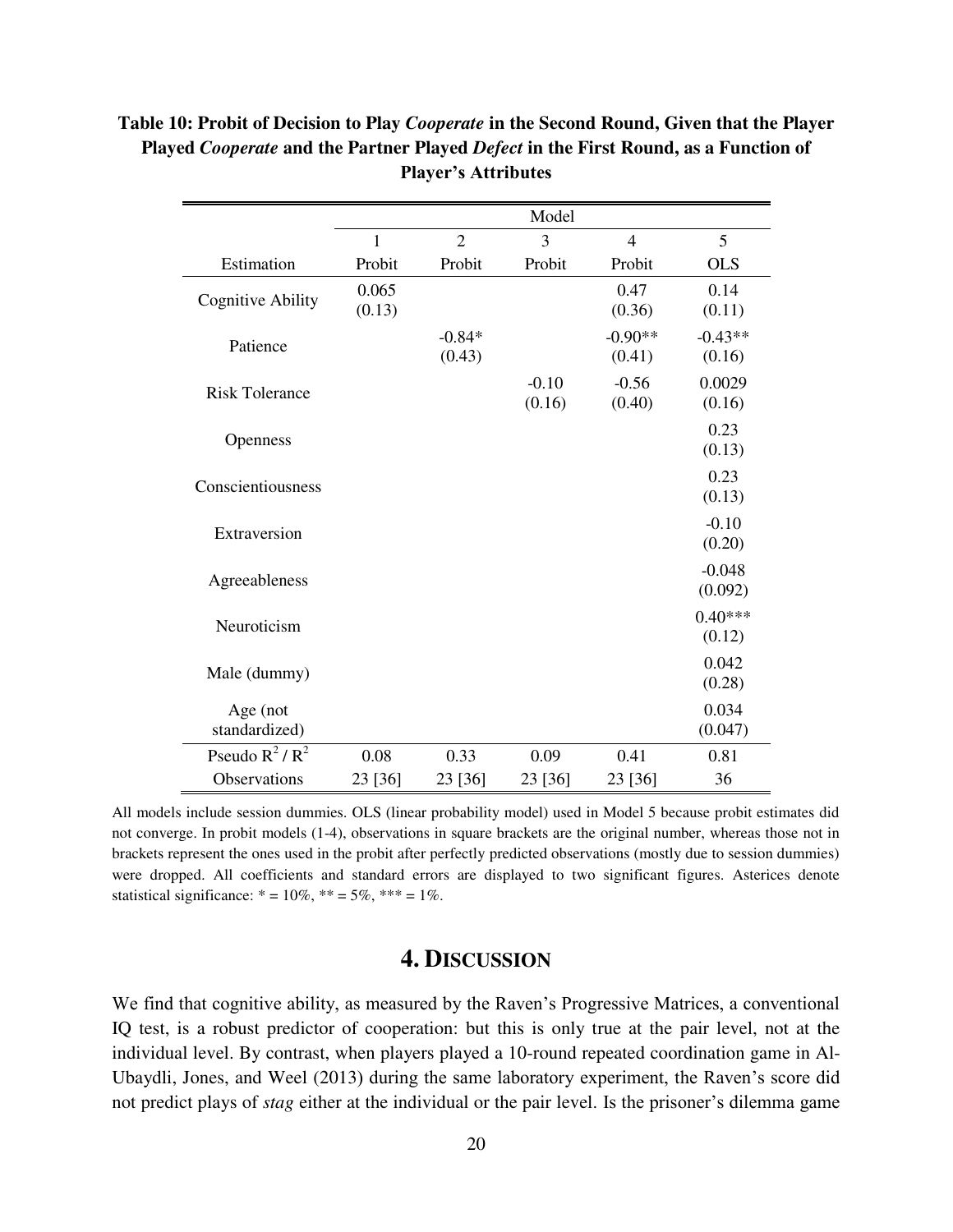more cognitively demanding than a coordination game? Mueller (2003, p.15), in his classic textbook states that:

…Pareto-optimal sets of strategies can be expected to emerge when coordination games are repeated, under far less demanding behavioral assumptions than are needed to sustain Pareto-optimal outcomes in prisoners' dilemma supergames…

Mueller then considers an example of a pure coordination game where the players recall only a few recent rounds of play: With that information alone, each player can potentially coordinate on the higher paying strategy and will never have an incentive to defect from it. The repeated prisoner's dilemma (or prisoner's dilemma supergame, in Mueller's words) may require more knowledge for a successful outcome. In part, it may require players to have a better model of the mind of the other player.

Evidence from Burnham et al. (2009) suggests that higher IQ individuals tend to have more accurate models of the thoughts of others at least in one setting: They are more successful in a Keynesian beauty contest. In their version of the game, each player attempts to guess a number between 0 and 100 that is half the average response of all other participants. The unique Nash equilibrium of such a game is zero, but very few participants in any such game ever offer the Nash equilibrium as their submission. In the Burnham et al. experiment the mean choice was 34.12; thus, the winning choice should be 17.06. Players in the two highest IQ deciles offered both the lowest average submissions and the average submission closest to 17 (with average submissions of between 18 and 20). Players in the three lowest scoring IQ deciles offered submissions of approximately 45. Gill and Prowse (2012, p.1) in a similar beauty contest setting find that subjects with higher cognitive skills engage in more *k*-level thinking, considering the reaction of their fellow test subjects when deciding which number to choose: "[T]he average level of more cognitively able subjects responds positively to the cognitive ability of their opponents, while the average level of less cognitively able subjects does not respond at all."

In studies of team tasks, average IQ is generally a statistically significant predictor of outcomes (Devine and Philips 2001), and a psychometric estimates of a "*c* factor" that predicts strong team performance found statistically significant correlations between *c* and both the average and the maximum intelligence of team members (Woolley et al. 2010). Team activities typically offer an incentive to shirk not unlike the temptation to defect in a one-shot prisoner's dilemma; and likewise team activities last long enough to offer some similarities to the repeated prisoner's dilemma.

More broadly, measures of social and emotional intelligence are usually found to be positively correlated with conventional IQ scores (Mackintosh 2011; 242, 246). The tendency of players with higher cognitive abilities to positively reciprocate cooperation in the second round of this experiment, like the similar tendency documented in truck driving students in Burks et al. (2009)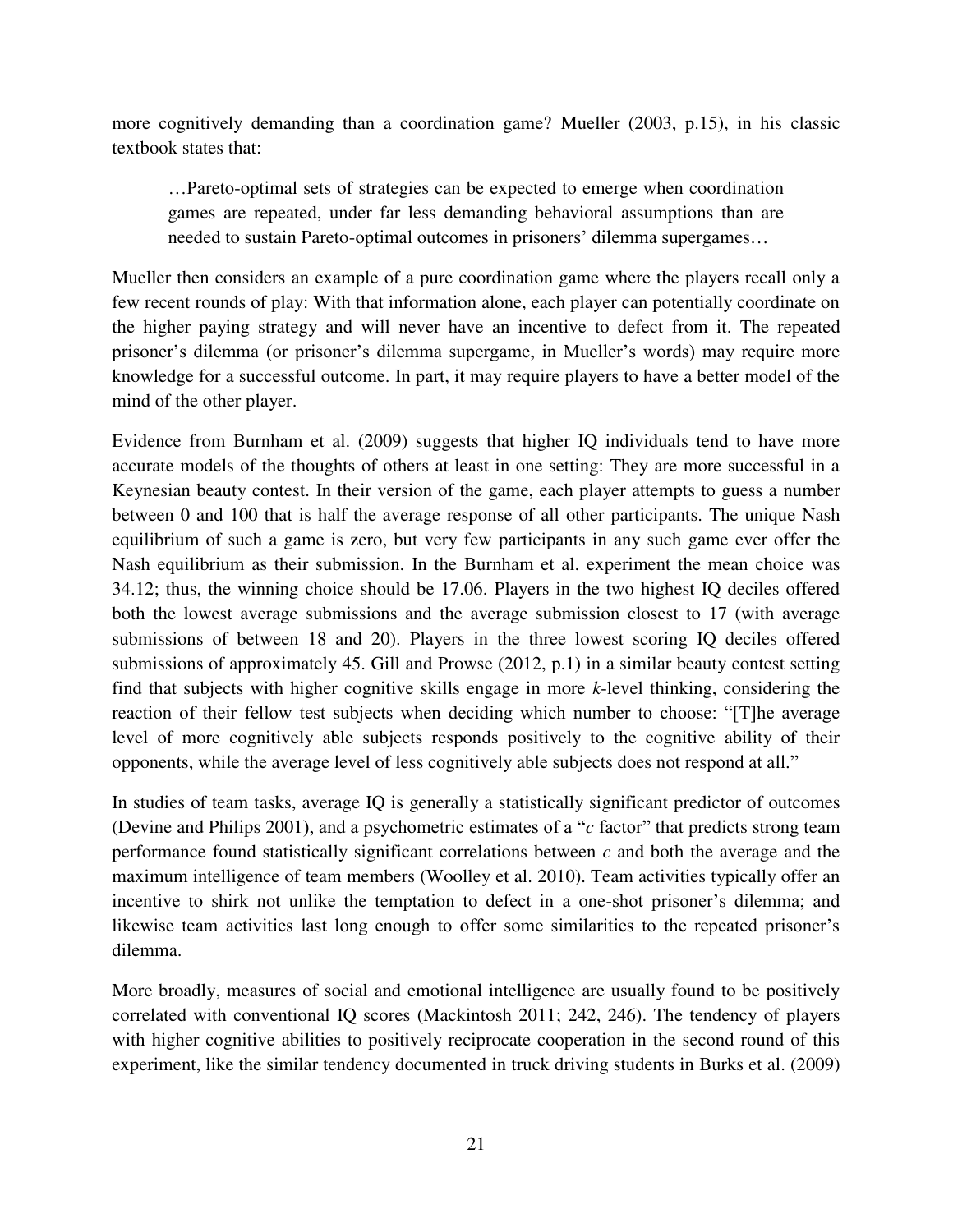may be an example of such social and emotional intelligence applied to the experimental laboratory.

#### **5. CONCLUSION**

Results presented here suggest that it is cognitively demanding to sustain cooperation in a tenround repeated prisoner's dilemma. In our experiment, as in the twin study of Segal and Hershberger (1999), pairs of players with higher cognitive ability are substantially better at cooperating. Further, we find that is the cognitive ability of a *pair* of players, and not the ability of an individual player, that predicts cooperation. Our result more statistically significant than the early positive relationship between average player IQ and cooperation in the 150-round experiment of Terhune (1974). One possible reason for the difference between these two studies is that learning effects are more likely to overwhelm the effects of pair IQ in longer games; this may be related to the finding that worker IQ is a stronger predictor of performance in the early months on a new job while IQ's predictive power for worker performance weakens after years spent in the same job (Hunt 1995). We further find that patience and risk tolerance do not predict higher rates of individual or joint cooperation on average in our ten-round game.

Future work can investigate whether these relationships apply to shorter or longer repeated prisoner's dilemmas, games with stochastic end points, or repeated public goods games. More broadly, future work can investigate the possibility that average cognitive and preference traits across players are robust predictors of average group outcomes.

#### **REFERENCES**

Al-Ubaydli O, Jones G, Weel J 2013. Patience, cognitive skill, and coordination in the repeated stag hunt. Journal of Neuroscience, Psychology and Economics. 6(2), 71-96.

Andreoni J, Sprenger C 2012. Estimating time preferences from convex budgets. American Economic Review. 102(7), 3333-56.

Andersen S, Harrison G, Lau M, Rutstrom E 2006. Elicitation using multiple price list formats. Experimental Economics, 9, 383-405.

Andersen S, Harrison G, Lau M Rutstrom E 2008. Eliciting risk and time preferences, Econometrica, May, 76(3), 583-618.

Axelrod R 1984. The Evolution of Cooperation. New York: Basic Books.

Balliet D, Li NP, Macfarlan SJ, Van Vugt M 2011. Sex differences in cooperation: a metaanalytic review of social dilemmas. Psychol Bulletin. 2011 Nov;137(6):881-909.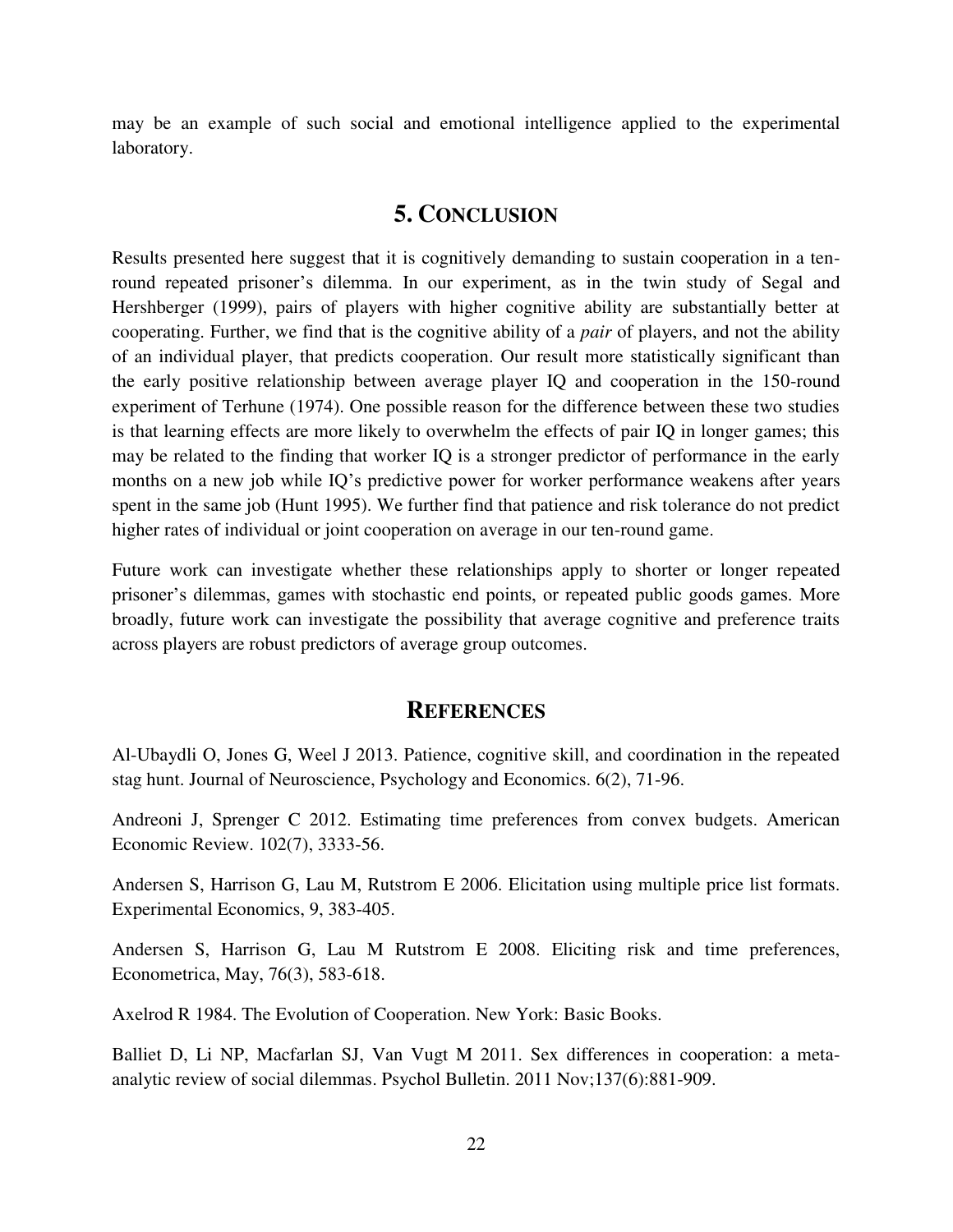Bargh JA 2006. What have we been priming all these years? On the development, mechanisms, and ecology of nonconscious social behavior. European Journal of Social Psychology, 36(2), 147-168.

Ben-Ner A, Halldorsson F 2010. Trusting and trustworthiness: What are they, how to measure them, and what affects them, Journal of Economic Psychology, Volume 31, Issue 1, February 2010, Pages 64-79.

Boone C, De Brabander B, van Witteloostuijn A 1999. The impact of personality on behavior in five Prisoner's Dilemma games, Journal of Economic Psychology, Volume 20, Issue 3, June 1999, Pages 343-377.

Borghans L, Duckworth A, Heckman J, Weel B 2008. The economics and psychology of personality traits, Journal of Human Resources, 43, 972-1059.

Burks SV, Carpenter JP, Goette L, Rustichini A 2009. Cognitive skills affect economic preferences, strategic behavior, and job attachment. Proceedings of the National Academy of Sciences, 106(19), 7745-7750.

Burnham TC, Cesarini D, Johannesson M, Lichtenstein P, Wallace B 2009. Higher cognitive ability is associated with lower entries in a p-beauty contest, Journal of Economic Behavior & Organization, Volume 72, Issue 1, October, Pages 171-175.

Devine DJ, Philips JL 2001. Do smarter teams do better: A meta-analysis of cognitive ability and team performance. Small Group Res. 32, 507.

Duffy S, Smith J 2012. Cognitive Load in the Multi-Player Prisoner's Dilemma Game: Are There Brains in Games? Working paper, Rutgers University.

Epley N, Gilovich T 2004. Are adjustments insufficient? Personality and Social Psychology Bulletin, 30, p447-460.

Frey MC, Detterman DK 2004. Scholastic assessment or g? The relationship between the Scholastic Assessment Test and general cognitive ability. Psychological Science, 15, 373–378.

Gill D, Prowse V 2012. Cognitive ability and learning to play equilibrium: A level-k analysis. Working paper, Munich Personal RePEc Archive.

Glöckner A, Hilbig, BE 2012. Risk is relative: Risk aversion yields cooperation rather than defection in cooperation-friendly environments. Psychonomic Bulletin & Review, 19, 546-553.

Harris AC, Madden GJ 2002. Delay Discounting and Performance on the Prisoner's Dilemma Game. Psychological Record, 52: 429-440.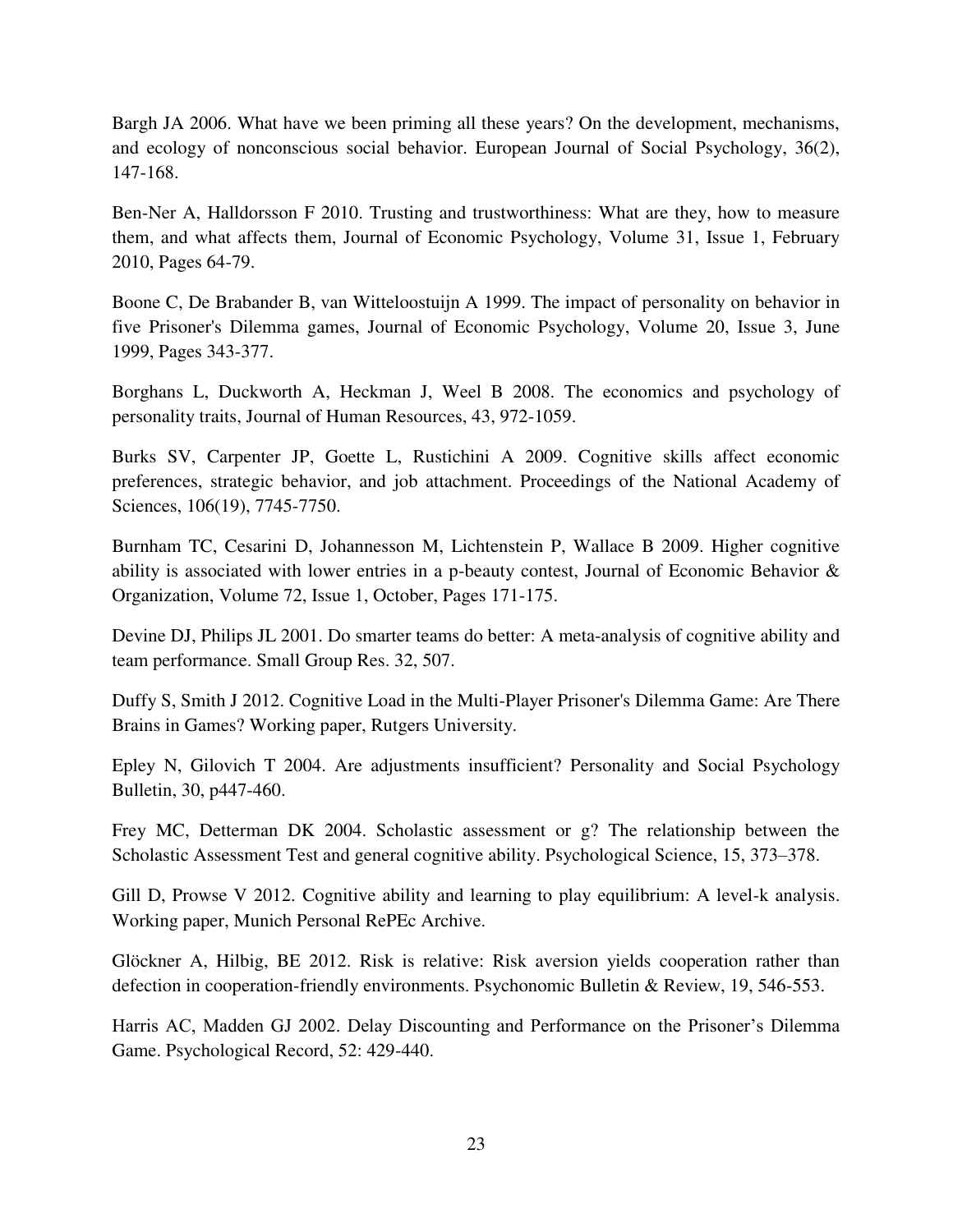Harrison G, Lau M, Williams M 2002. Estimating individual discount rates in Denmark: A field experiment, American Economic Review, 92, p1606-1617.

Harrison G, Rutstrom E 2008. Risk aversion in the laboratory. J. Cox and G. Harrison (eds.), Risk Aversion in Experiments (Bingley, UK: Emerald, Research in Experimental Economics, Volume 12).

Hey J, Orme C 1994. Investigating generalizations of expected utility theory using experimental data. Econometrica, 62(6), 1291-326.

Hirsh, JG, Peterson JB 2009. Extraversion, Neuroticism, and the Prisoner's Dilemma. Personality and Individual Differences, 46, 254-256.

Holt C, Laury S 2002. Risk aversion and incentive effects. American Economic Review, 92, p1644-1655.

Hunt, EB 1995. Will We Be Smart Enough? A Cognitive Analysis of the Coming Workforce. New York: Russell Sage Foundation.

Jones, G 2008. Are smarter groups more cooperative? Evidence from prisoner's dilemma experiments, 1959-2003, Journal of Economic Behavior and Organization, 68(3-4), p489-497.

Jones, G 2013. Are smarter groups more cooperative? Results for corrected and extended datasets. Working paper, George Mason University.

Jones, MT 2012. Strategic Complexity and Cooperation: An Experimental Study. Working paper, Ohio State University.

Koopmans R, Rebers S 2009. Collective action in culturally similar and dissimilar groups: an experiment on parochialism, conditional cooperation, and their linkages. Evolution and Human Behavior, Volume 30, Issue 3, May, Pages 201-211.

Kurzban R, Houser D 2005. Experiments investigating cooperative types in humans: A complement to evolutionary theory and simulations. Proceedings of the National Academy of Sciences of the United States of America, 102(5), 1803-1807.

Lönnqvist J-E, Verkasalo M, Walkowitz G 2011. It pays to pay – Big Five personality influences on co-operative behaviour in an incentivized and hypothetical prisoner's dilemma game. Personality and Individual Differences. 50(2), 300-304.

Mackintosh NJ 1998. IQ and human intelligence. New York: Oxford University Press.

Milinski M, Wedekind C 1998. Working memory constrains human cooperation in the Prisoner's Dilemma. Proceedings of the National Academy of Sciences, 95(23), 13755-13758.

Mueller DC 2003. Public Choice III. New York: Cambridge UP.